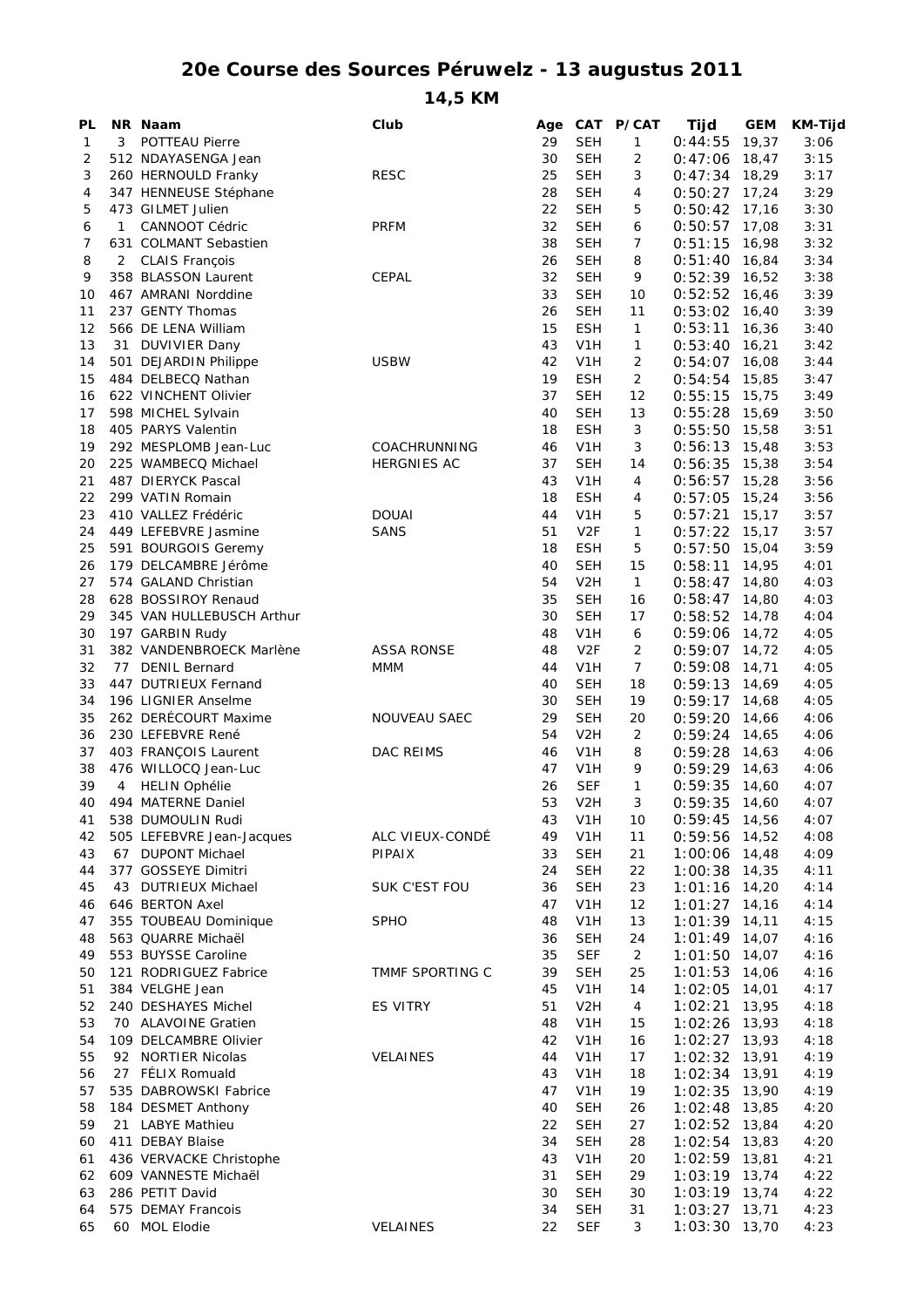| PL         |    | NR Naam                                        | Club                                             |          |                                | Age CAT P/CAT  | Tijd               | <b>GEM</b>     | <b>KM-Tijd</b> |
|------------|----|------------------------------------------------|--------------------------------------------------|----------|--------------------------------|----------------|--------------------|----------------|----------------|
| 66         |    | 533 STOCLET Fabian                             |                                                  | 21       | <b>SEH</b>                     | 32             | 1:03:31            | 13,70          | 4:23           |
| 67         |    | 470 BAILEY Edward                              |                                                  | 39       | SEH                            | 33             | 1:03:35            | 13,68          | 4:23           |
| 68         |    | 370 HEREMANS Patrick                           | <b>ADDM OGY</b>                                  | 47       | V <sub>1</sub> H               | 21             | 1:03:46            | 13,64          | 4:24           |
| 69         |    | 554 BOITTE Cedric                              |                                                  | 35       | <b>SEH</b>                     | 34             | 1:03:47            | 13,64          | 4:24           |
| 70         |    | 173 DELPLACE Jean Noel                         | ECLATÉS PÉRUWEL                                  | 45       | V <sub>1</sub> H               | 22             | 1:03:48            | 13,64          | 4:24           |
| 71         |    | 527 FRANCOIS Marc                              |                                                  | 57       | V <sub>2</sub> H               | 5              | 1:03:48            | 13,64          | 4:24           |
| 72         |    | 483 PETIT Jerome                               | <b>AC SAULTAIN</b>                               | 39       | <b>SEH</b>                     | 35             | 1:04:16            | 13,54          | 4:26           |
| 73         |    | 497 CAILLAU Roland                             |                                                  | 56       | V <sub>2</sub> H               | 6              | $1:04:22$ 13,52    |                | 4:26           |
| 74         |    | 565 JENART Laurent                             |                                                  | 37       | <b>SEH</b>                     | 36             | 1:04:30            | 13,49          | 4:27           |
| 75         |    | 596 DI STAZIO Donato                           |                                                  | 52       | V <sub>2</sub> H               | $\overline{7}$ | 1:04:34            | 13,47          | 4:27           |
| 76         |    | 568 DEFOSSE Boris                              |                                                  | 39       | <b>SEH</b>                     | 37             | 1:04:40            | 13,45          | 4:28           |
| 77         |    | 258 BOGEMANS Sebastien                         |                                                  | 19       | <b>ESH</b>                     | 6              | 1:04:44            | 13,44          | 4:28           |
| 78         |    | 560 DESTREBECQ Bernard                         |                                                  | 48       | V <sub>1</sub> H               | 23             | 1:04:46            | 13,43          | 4:28           |
| 79         |    | 493 JURQUIN Christian                          |                                                  | 47       | V <sub>1</sub> H               | 24             | 1:04:51            | 13,42          | 4:28           |
| 80         |    | 26 DRZEWIECK Patrick                           | ASC BNP PARIBAS                                  | 54       | V <sub>2</sub> H               | 8              | 1:05:00            | 13,38          | 4:29           |
| 81         |    | 544 SANDEMONT Frederic                         |                                                  | 43       | V <sub>1</sub> H               | 25             | 1:05:01            | 13,38          | 4:29           |
| 82         |    | 90 DEBAISIEUX Serge                            |                                                  | 52       | V <sub>2</sub> H               | 9              | 1:05:04            | 13,37          | 4:29           |
| 83         |    | 404 EMERY Christian                            | <b>ASPTT ST QUENTI</b>                           | 65       | V3H                            | $\mathbf{1}$   | 1:05:05            | 13,37          | 4:29           |
| 84         |    | 474 POTTEAU Jean-Pierre                        |                                                  | 59       | V <sub>2</sub> H               | 10             | 1:05:11            | 13,35          | 4:30           |
| 85         |    | 311 DEHARTE Joel                               |                                                  | 60       | V <sub>2</sub> H               | 11             | 1:05:14            | 13,34          | 4:30           |
| 86         | 7  | <b>BONNET Patrick</b>                          |                                                  | 41       | V <sub>1</sub> H               | 26             | $1:05:19$ 13,32    |                | 4:30           |
| 87         |    | 582 FLAMENT Marie-Cecile                       |                                                  | 35       | <b>SEF</b>                     | 4              | 1:05:21            | 13,31          | 4:30           |
| 88         |    | 661 MAISSIN Didier                             |                                                  | 43       | V <sub>1</sub> H               | 27             | 1:05:24            | 13,30          | 4:31           |
| 89         |    | 276 EMARE Abel                                 |                                                  | 49       | V <sub>1</sub> H               | 28             | 1:05:24            | 13,30          | 4:31           |
| 90         |    | 223 TIMMERMAN Sébastien                        |                                                  | 27       | <b>SEH</b>                     | 38             | 1:05:37            | 13,26          | 4:32           |
| 91         |    | 228 GLORIEUX Christohe                         |                                                  | 45       | V <sub>1</sub> H               | 29             | 1:05:37            | 13,26          | 4:32           |
| 92         |    | 323 PROCUREUR Laurent                          | DRT                                              | 30       | <b>SEH</b>                     | 39             | 1:05:38            | 13,26          | 4:32           |
| 93         |    | 573 DEREAD Xavier                              |                                                  | 49       | V <sub>1</sub> H               | 30             | 1:05:38            | 13,26          | 4:32           |
| 94         |    | 144 BERNARD Christian                          |                                                  | 48       | V <sub>1</sub> H               | 31             | 1:05:46            | 13,23          | 4:32           |
| 95         |    | 588 COSTANZO Luigi                             |                                                  | 35       | <b>SEH</b>                     | 40             | $1:05:52$ 13,21    |                | 4:33           |
| 96         |    | 508 NYSSEN Alain                               |                                                  | 44       | V <sub>1</sub> H               | 32             | 1:06:07 13,16      |                | 4:34           |
| 97         |    | 374 BOUDJOUDI Frédéric                         |                                                  | 37       | <b>SEH</b>                     | 41             | 1:06:15            | 13,13          | 4:34           |
| 98         |    | 289 BAUDUIN Didier                             |                                                  | 44       | V <sub>1</sub> H               | 33             | 1:06:22            | 13,11          | 4:35           |
| 99         |    | 519 TROIA Antonio                              |                                                  | 54       | V <sub>2</sub> H               | 12             | 1:06:26            | 13,10          | 4:35           |
| 100        |    | 649 MODARD Christine                           |                                                  | 44       | V <sub>1F</sub>                | $\mathbf{1}$   | 1:06:27            | 13,09          | 4:35           |
| 101        |    | 175 DA CONCEICAO LIMA Manuel                   | ECLATÉS PÉRUWEL                                  | 41       | V <sub>1</sub> H               | 34             | 1:06:31            | 13,08          | 4:35           |
| 102        |    | 509 CLERGUE Patrick                            |                                                  | 50       | V <sub>1</sub> H               | 35             | 1:06:33            | 13,07          | 4:35           |
| 103        |    | 542 VIDICK Jean-Luc                            |                                                  | 58       | V <sub>2</sub> H               | 13             | 1:06:37            | 13,06          | 4:36           |
| 104        |    | 191 LECOCQ Antoine                             |                                                  | 29       | <b>SEH</b>                     | 42             | 1:06:47            | 13,03          | 4:36           |
|            |    | 105 214 DEVOS Alain                            | <b>NAC</b>                                       | 52       | V <sub>2</sub> H               | 14             | 1:06:51            | 13,01          | 4:37           |
| 106        |    | 633 JONVILLE Armand                            |                                                  | 45       | V <sub>1</sub> H               | 36             | 1:06:57            | 12,99          | 4:37           |
|            |    | 107 489 FACHE Philippe                         |                                                  | 56       | V <sub>2</sub> H               | 15             | 1:06:58            | 12,99          | 4:37           |
|            |    | 108 181 CLAISSE Pascal                         | <b>JC MONTIGNY</b>                               | 46       | V <sub>1</sub> H               | 37             | 1:06:59            | 12,99          | 4:37           |
|            |    | 109 592 FEURIER David                          |                                                  | 35       | <b>SEH</b>                     | 43             | $1:07:00$ 12,99    |                | 4:37           |
|            |    | 110 551 CARPENTIER Etienne                     |                                                  | 37       | <b>SEH</b>                     | 44             | 1:07:14            | 12,94          | 4:38           |
| 111        | 85 | <b>BRUNIAUX Pascal</b>                         |                                                  | 36       | <b>SEH</b>                     | 45             | 1:07:14            | 12,94          | 4:38           |
| 112        |    | 490 CAMMILLERI Tomy                            |                                                  | 46       | V <sub>1</sub> H               | 38             | 1:07:23            | 12,91          | 4:39           |
| 113        |    | 491 RODIA Angelo                               |                                                  | 45       | V <sub>1</sub> H               | 39             | 1:07:23            | 12,91          | 4:39           |
| 114        |    | 249 PARREZ Eddy                                |                                                  | 36       | <b>SEH</b>                     | 46             | 1:07:24            | 12,91          | 4:39           |
|            |    | 115 663 VAN LANDUYT J-Yves                     |                                                  | 47       | V <sub>1</sub> H               | 40             | 1:07:26            | 12,90          | 4:39           |
|            |    | 116 140 PETRICOLA Marino                       | <b>COURIR ENSEMBLE</b><br><b>ECLATÉS PÉRUWEL</b> | 50       | V <sub>1</sub> H               | 41             | 1:07:31            | 12,89          | 4:39           |
| 117        |    | 174 DELAUNOIT Benjamin                         |                                                  | 42       | V <sub>1</sub> H               | 42             | 1:07:32            | 12,88          | 4:39           |
| 118        |    | 451 LEGRAS Laurent                             | FC LAON ATHLETI                                  | 40       | <b>SEH</b>                     | 47             | 1:07:40            | 12,86          | 4:40           |
| 119        |    | 87 VIAVATTENE Sandy                            |                                                  | 38       | <b>SEH</b>                     | 48             | 1:07:50            | 12,83          | 4:41           |
| 120        |    | 120 FLAMENT Jean-Louis                         |                                                  | 43       | V <sub>1</sub> H               | 43             | 1:08:05            | 12,78          | 4:42           |
| 121<br>122 |    | 306 BLEHAUT Eddy<br>480 FLAMME Jean-Michel     |                                                  | 40<br>52 | <b>SEH</b><br>V <sub>2</sub> H | 49             | 1:08:09            | 12,77          | 4:42<br>4:42   |
| 123        |    | 468 MATTIOLI Jean-Marie                        |                                                  | 56       | V <sub>2</sub> H               | 16<br>17       | 1:08:11<br>1:08:15 | 12,76<br>12,75 | 4:42           |
| 124        |    | 548 BOURGUIGNON Fabien                         |                                                  | 34       | SEH                            | 50             | 1:08:29            | 12,70          | 4:43           |
| 125        |    | 340 CONART Françoise                           | <b>SPHO</b>                                      | 46       | V <sub>2F</sub>                | 3              | 1:08:39            | 12,67          | 4:44           |
|            |    | 126 680 CORDIER Adrien                         |                                                  | 30       | <b>SEH</b>                     | 51             |                    | 12,66          |                |
|            |    |                                                |                                                  |          |                                |                | 1:08:43            |                | 4:44           |
| 127<br>128 |    | 74 NOURRY Jonathan<br>296 VAN MALLEGHEM Ariane | KAIN BRUYÈRE                                     | 36<br>48 | SEH<br>V <sub>2F</sub>         | 52<br>4        | 1:08:45<br>1:08:48 | 12,65<br>12,65 | 4:44<br>4:45   |
|            |    | 129 142 GAYMAY Jacques                         | <b>COURIR ENSEMBLE</b>                           | 56       | V <sub>2</sub> H               | 18             |                    | 12,64          |                |
|            |    | 130 532 DESMETTE Hugues                        | <b>TRIGT</b>                                     | 45       | V <sub>1</sub> H               | 44             | 1:08:51<br>1:08:51 | 12,64          | 4:45<br>4:45   |
| 131        |    | 233 VANDEN CAMP Laurent                        |                                                  | 30       | SEH                            | 53             | 1:08:55            | 12,62          | 4:45           |
|            |    | 132 678 ROLAND Eric                            |                                                  | 40       | <b>SEH</b>                     | 54             | 1:08:59            | 12,61          | 4:45           |
| 133        |    | 368 BALLEZ Francois                            |                                                  | 50       | V <sub>1</sub> H               | 45             | 1:09:04            | 12,60          | 4:46           |
|            |    | 134 365 MAILLET Eddy                           | OCCAMATERIEL                                     | 40       | <b>SEH</b>                     | 55             | 1:09:04 12,60      |                | 4:46           |
|            |    |                                                |                                                  |          |                                |                |                    |                |                |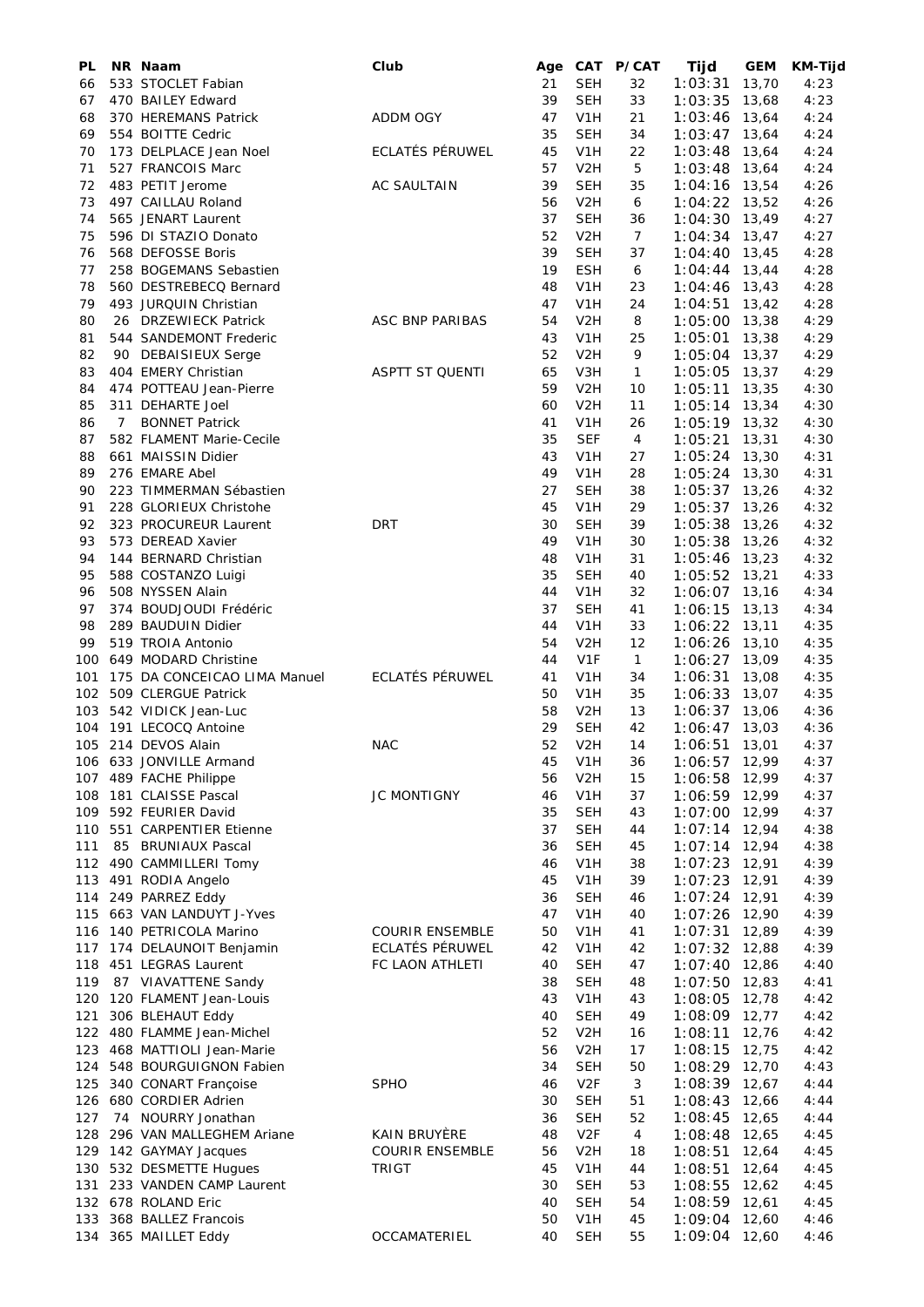| PL  |    | NR Naam                      | Club                   |    |                  | Age CAT P/CAT  | Tijd            | <b>GEM</b> | <b>KM-Tijd</b> |
|-----|----|------------------------------|------------------------|----|------------------|----------------|-----------------|------------|----------------|
| 135 |    | 498 DUVAL Aurélien           |                        | 22 | <b>SEH</b>       | 56             | 1:09:04         | 12,60      | 4:46           |
| 136 |    | 327 DEBAY Pierre             | JOGGING CLUB BA        | 48 | V <sub>1</sub> H | 46             | 1:09:07         | 12,59      | 4:46           |
| 137 |    | 317 BERTON Jean-Marc         | BLÉHARIES ATHLÉ        | 50 | V <sub>1</sub> H | 47             | 1:09:14         | 12,57      | 4:46           |
| 138 | 44 | <b>KARGAR SAMAN Khalil</b>   | <b>CAP TEAM</b>        | 49 | V <sub>1</sub> H | 48             | 1:09:16         | 12,56      | 4:47           |
| 139 |    | 96 LEDENT Mickael            | WASP TEAM RUNNI        | 28 | <b>SEH</b>       | 57             | 1:09:27         | 12,53      | 4:47           |
| 140 |    | 541 ALLEXANDRE Francoise     |                        | 56 | V3F              | $\mathbf{1}$   | 1:09:40 12,49   |            | 4:48           |
| 141 |    | 564 BERTHE Alexandre         |                        | 33 | <b>SEH</b>       | 58             | 1:09:42         | 12,48      | 4:48           |
|     |    | 142 330 DURIEUX Stany        |                        | 47 | V <sub>1</sub> H | 49             | $1:09:49$ 12,46 |            | 4:49           |
|     |    | 434 HOSTENS Benoit           |                        |    | <b>XXX</b>       |                |                 | 12,45      |                |
| 143 |    |                              |                        |    |                  | 1              | 1:09:53         |            | 4:49           |
|     |    | 144 437 JANIMAK Jim          |                        | 46 | V <sub>1</sub> H | 50             | 1:09:55         | 12,44      | 4:49           |
| 145 |    | 369 STYLE Olivier            | <b>SPHO</b>            | 40 | <b>SEH</b>       | 59             | 1:09:56         | 12,44      | 4:49           |
|     |    | 146 488 DENEVE Thibault      |                        | 22 | <b>SEH</b>       | 60             | $1:10:10$ 12,40 |            | 4:50           |
| 147 |    | 571 VAROMME Gilles           |                        | 39 | <b>SEH</b>       | 61             | $1:10:12$ 12,39 |            | 4:50           |
| 148 |    | 387 TESSON Yves              |                        | 48 | V <sub>1</sub> H | 51             | $1:10:14$ 12,39 |            | 4:51           |
| 149 |    | 466 VILLAIN Rene             |                        | 61 | V3H              | $\overline{2}$ | 1:10:29 12,34   |            | 4:52           |
|     |    | 150 593 DRUGMAND Patrick     |                        | 38 | <b>SEH</b>       | 62             | $1:10:30$ 12,34 |            | 4:52           |
|     |    | 151 187 VANHAMME Jean-Luc    |                        | 60 | V <sub>2</sub> H | 19             | $1:10:39$ 12,31 |            | 4:52           |
| 152 |    | 57 DEBOEVER Françis          |                        | 46 | V <sub>1</sub> H | 52             | 1:10:41         | 12,31      | 4:52           |
| 153 |    | 247 DESABLENS Lucas          |                        | 18 | <b>ESH</b>       | $\overline{7}$ | $1:10:42$ 12,31 |            | 4:53           |
| 154 |    | 450 DELBEUX Clara            | FC LAON ATHLETI        | 39 | V <sub>1F</sub>  | $\overline{2}$ | 1:10:44         | 12,30      | 4:53           |
| 155 |    | 510 ROOS Joel                |                        | 43 | V <sub>1</sub> H | 53             | $1:10:47$ 12,29 |            | 4:53           |
|     |    | 156 516 HILELIS Stelios      |                        | 23 | <b>SEH</b>       | 63             | 1:10:47         | 12,29      | 4:53           |
|     |    | 157 373 BIEVELEZ Marc        |                        | 41 | V <sub>1</sub> H | 54             | 1:10:55         | 12,27      | 4:53           |
|     |    |                              |                        |    |                  |                |                 |            |                |
|     |    | 158 199 VANDERKERKHOVE Jules |                        | 71 | V <sub>4</sub> H | $\mathbf{1}$   | 1:11:05         | 12,24      | 4:54           |
|     |    | 159 637 BRISMEE Michel       |                        | 61 | V3H              | 3              | $1:11:13$ 12,22 |            | 4:55           |
| 160 |    | 406 PEETERS David            | <b>BAC</b>             | 44 | V <sub>1</sub> H | 55             | $1:11:14$ 12,21 |            | 4:55           |
| 161 |    | 379 PORREYE Philippe         |                        | 55 | V <sub>2</sub> H | 20             | 1:11:16         | 12,21      | 4:55           |
|     |    | 162 677 ROLAND Frederic      |                        | 37 | <b>SEH</b>       | 64             | $1:11:18$ 12,20 |            | 4:55           |
| 163 |    | 141 LHOIR Pierre             | <b>COURIR ENSEMBLE</b> | 58 | V <sub>2</sub> H | 21             | 1:11:20         | 12,20      | 4:55           |
| 164 |    | 589 STASSEN Pierre           |                        | 37 | <b>SEH</b>       | 65             | 1:11:24         | 12,18      | 4:55           |
| 165 |    | 203 MARTIN Jean-Luc          | JC OUTINORD            | 54 | V <sub>2</sub> H | 22             | 1:11:28         | 12,17      | 4:56           |
| 166 |    | 351 DEJAEGHER Bruno          |                        | 37 | <b>SEH</b>       | 66             | 1:11:31         | 12,16      | 4:56           |
| 167 |    | 63 MARTIN Guy                | ACCRO CINQ CLOC        | 51 | V <sub>2</sub> H | 23             | 1:11:42         | 12, 13     | 4:57           |
|     |    | 168 665 MOREAU Eddy          |                        | 48 | V <sub>1</sub> H | 56             | 1:11:45         | 12,13      | 4:57           |
|     |    | 169 445 SANTAIS Frederic     | <b>ALSTOM</b>          | 46 | V <sub>1</sub> H | 57             | 1:11:45         | 12,13      | 4:57           |
|     |    | 170 652 MARCHESE Fabian      |                        | 39 | SEH              | 67             | 1:11:45         | 12,13      | 4:57           |
|     |    | 206 MERCIER Pascal           | <b>KAIN B</b>          | 52 | V <sub>2</sub> H | 24             | $1:11:59$ 12,09 |            | 4:58           |
| 171 |    |                              |                        |    |                  |                |                 |            |                |
|     |    | 172 658 COURIER Gilles       |                        | 41 | V <sub>1</sub> H | 58             | $1:12:00$ 12,08 |            | 4:58           |
| 173 |    | 76 MOULIN Luc                |                        | 44 | V <sub>1</sub> H | 59             | 1:12:00         | 12,08      | 4:58           |
| 174 |    | 656 MAT Benoit               |                        | 43 | V <sub>1</sub> H | 60             | 1:12:00 12,08   |            | 4:58           |
| 175 | 50 | COUSIN Olivier               |                        | 39 | SEH              | 68             | 1:12:01         | 12,08      | 4:58           |
| 176 |    | 209 BOITIER Patrick          | <b>TMMF</b>            | 39 | <b>SEH</b>       | 69             | 1:12:08         | 12,06      | 4:58           |
| 177 |    | 231 DE BRUYNE Jérôme         |                        | 31 | <b>SEH</b>       | 70             | 1:12:10         | 12,06      | 4:59           |
| 178 |    | 375 SEGARD Christophe        |                        | 36 | <b>SEH</b>       | 71             | 1:12:18         | 12,03      | 4:59           |
| 179 |    | 241 CHAMPAGNOUX Florent      | ES VITRY               | 37 | <b>SEH</b>       | 72             | 1:12:18         | 12,03      | 4:59           |
| 180 |    | 393 DI ROSSO Patrice         |                        | 40 | <b>SEH</b>       | 73             | 1:12:21         | 12,02      | 4:59           |
| 181 |    | 496 BECK Jacques             |                        | 48 | V <sub>1</sub> H | 61             | 1:12:35         | 11,99      | 5:00           |
| 182 |    | 521 LOUETTE Frederic         |                        | 41 | V <sub>1</sub> H | 62             | 1:12:36         | 11,98      | 5:00           |
| 183 |    | 216 FELLEMANS Arnaud         |                        | 30 | <b>SEH</b>       | 74             | 1:12:40         | 11,97      | 5:01           |
| 184 |    | 561 BUYSE Geert              |                        | 47 | V <sub>1</sub> H | 63             | 1:12:40         | 11,97      | 5:01           |
| 185 |    | 518 SAROT Geoffrey           |                        | 23 | <b>SEH</b>       | 75             | 1:12:55         | 11,93      | 5:02           |
|     |    | 186 444 FROIDURE Jean-Noel   |                        | 48 | V <sub>1</sub> H | 64             | 1:12:57         | 11,93      | 5:02           |
| 187 |    | 576 MINNE Alain              |                        | 47 | V <sub>1</sub> H | 65             | 1:12:57         | 11,93      | 5:02           |
|     |    |                              |                        | 43 |                  |                |                 |            |                |
| 188 |    | 696 VAN NIEUWENHUYZE Eric    |                        |    | V <sub>1</sub> H | 66             | 1:12:59         | 11,92      | 5:02           |
| 189 |    | 359 PEETERS Iker             |                        | 29 | <b>SEH</b>       | 76             | 1:13:00         | 11,92      | 5:02           |
|     |    | 190 695 VOITURIER Grégory    |                        | 40 | <b>SEH</b>       | 77             | 1:13:08         | 11,90      | 5:03           |
| 191 |    | 672 MATTON Pierre            |                        | 17 | <b>ESH</b>       | 8              | 1:13:08         | 11,90      | 5:03           |
|     |    | 192 671 LEGRAND Julien       |                        | 28 | <b>SEH</b>       | 78             | 1:13:10         | 11,89      | 5:03           |
| 193 |    | 673 DECOONINCK Pascal        |                        | 41 | V <sub>1</sub> H | 67             | 1:13:11         | 11,89      | 5:03           |
| 194 |    | 218 VAN MEERHAEGHE Guillaume |                        | 31 | <b>SEH</b>       | 79             | 1:13:16         | 11,87      | 5:03           |
| 195 |    | 314 ROUSSEL Rudi             | <b>GAVERTRIMMERS</b>   | 57 | V <sub>2</sub> H | 25             | 1:13:34         | 11,83      | 5:04           |
| 196 |    | 10 DESCAMPS Marc             |                        | 49 | V <sub>1</sub> H | 68             | 1:13:35         | 11,82      | 5:04           |
| 197 |    | 514 MARAIN Olivier           | <b>CAP TEAM</b>        | 29 | <b>SEH</b>       | 80             | 1:13:37         | 11,82      | 5:05           |
| 198 |    | 75 THIÉBAUT Robert           | MMM                    | 52 | V <sub>2</sub> H | 26             | 1:13:40         | 11,81      | 5:05           |
| 199 |    | 515 BOSSUT Chris             | CAP TEAM               | 27 | <b>SEH</b>       | 81             | 1:13:41         | 11,81      | 5:05           |
|     |    | 200 110 EL TAMIN Nadim       |                        | 48 | V <sub>1</sub> H | 69             | 1:13:43         | 11,80      | 5:05           |
| 201 |    | 396 LAMBOUR Pierre           |                        | 49 | V <sub>1</sub> H | 70             | 1:13:44         | 11,80      | 5:05           |
|     |    | 202 190 LYS Christophe       |                        | 47 | V <sub>1</sub> H | 71             | 1:13:47         | 11,79      | 5:05           |
|     |    |                              |                        |    |                  |                |                 |            |                |
|     |    | 203 251 CALCUS Gilles        | OXIGEN BON-SECO        | 51 | V <sub>2</sub> H | 27             | $1:13:52$ 11,78 |            | 5:06           |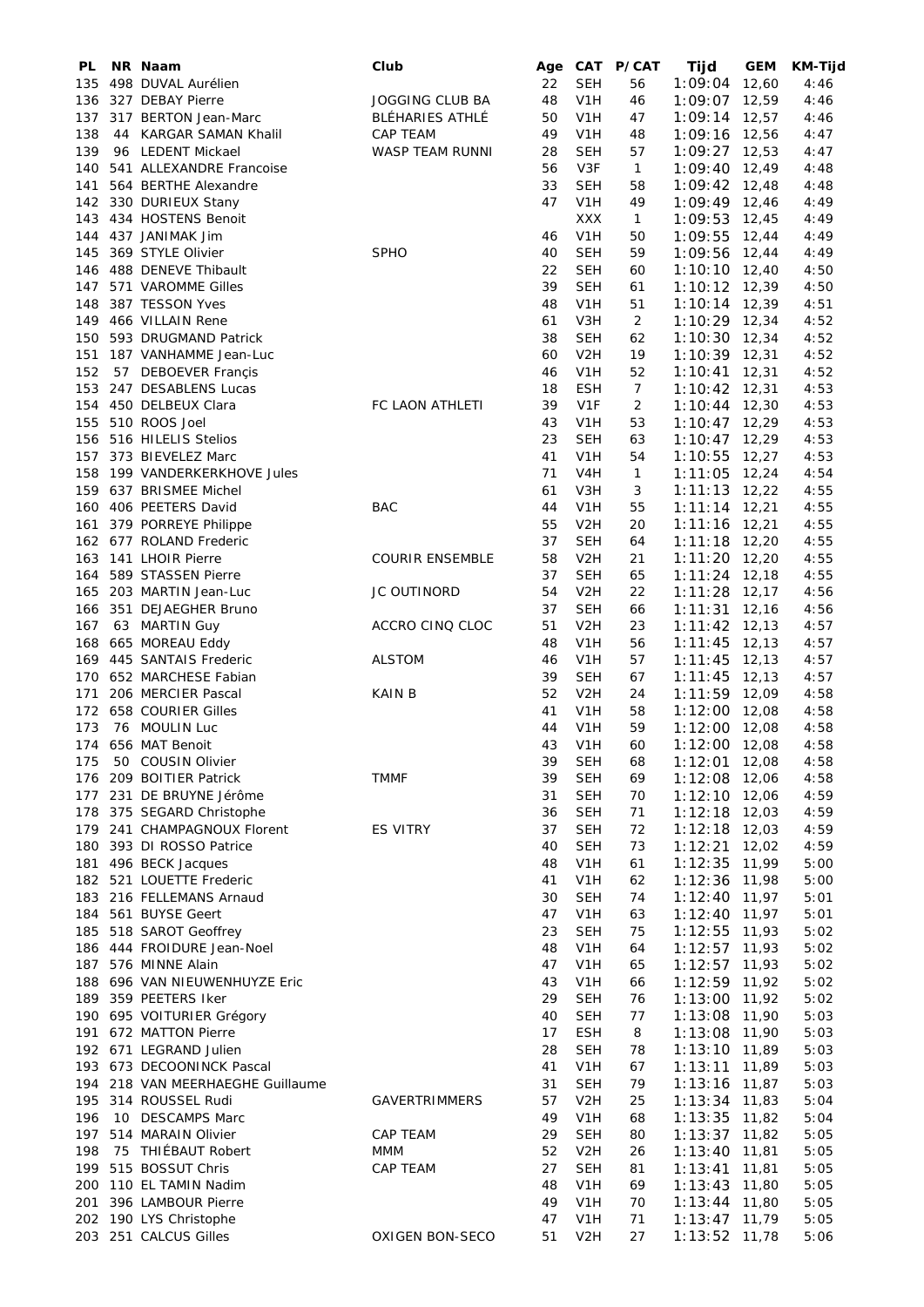| PL         | NR Naam                               | Club                  | Age      |                   | CAT P/CAT      | Tijd               | <b>GEM</b>     | KM-Tijd      |
|------------|---------------------------------------|-----------------------|----------|-------------------|----------------|--------------------|----------------|--------------|
| 204        | 578 MALICE Marie-Paule                |                       | 52       | V2F               | 5              | 1:14:09            | 11,73          | 5:07         |
| 205        | 640 GENONCEAUX Eric                   |                       | 29       | SEH               | 82             | 1:14:09            | 11,73          | 5:07         |
| 206        | 53 DELCROIX Patrick                   | <b>SUKC'EST FOU</b>   | 52       | V <sub>2</sub> H  | 28             | 1:14:19            | 11,71          | 5:08         |
| 207        | 471 MROWIEC Stephane                  |                       | 31       | SEH               | 83             | 1:14:21            | 11,70          | 5:08         |
| 208        | 616 PIPART Aurore                     |                       | 33       | <b>SEF</b>        | 5              | 1:14:24            | 11,69          | 5:08         |
| 209        | 711 FASSEAUX Francois                 |                       | 31       | SEH               | 84             | 1:14:24            | 11,69          | 5:08         |
| 210        | 604 DEFROYENNES Stephane              |                       | 45       | V1H               | 72             | 1:14:26            | 11,69          | 5:08         |
| 211        | 188 TREHOUX Jean-Jacques              |                       | 64       | V3H               | 4              | 1:14:29            | 11,68          | 5:08         |
| 212        | 124 DUPUIS Aurélien                   | CHÈS VADROUILLE       | 35       | SEH               | 85             | 1:14:30            | 11,68          | 5:08         |
| 213        | 182 SCHOEPS Yvan                      |                       | 73       | V4H               | $\overline{2}$ | 1:14:35            | 11,66          | 5:09         |
| 214        | 522 LEROY Chantal                     |                       | 52       | V <sub>2F</sub>   | 6              | 1:14:40            | 11,65          | 5:09         |
| 215        | 712 BILTRESSE Simon                   |                       | 31       | SEH               | 86             | 1:14:45            | 11,64          | 5:09         |
| 216        | 361 BARBIER Yves                      | <b>USBW/SO BARLIN</b> | 51       | V <sub>2</sub> H  | 29             | 1:14:46            | 11,64          | 5:09         |
| 217        | 264 LEFEBVRE Emilie                   | <b>OBJ</b>            | 31       | <b>SEF</b>        | 6              | 1:14:49            | 11,63          | 5:10         |
| 218        | 312 DESCAMPS Dominique                |                       | 43       | V <sub>1F</sub>   | 3              | 1:14:53            | 11,62          | 5:10         |
|            | 219 442 DESCAMPS Johan                |                       | 30       | SEH               | 87             | 1:15:02            | 11,59          | 5:10         |
| 220        | 205 CARPENTIER Séverine               | <b>SPHO</b>           | 35       | <b>SEF</b>        | $\overline{7}$ | 1:15:03            | 11,59          | 5:11         |
| 221        | 19 FUCCIO Patrick                     | <b>SPHO</b>           | 52       | V <sub>2</sub> H  | 30             | 1:15:06            | 11,58          | 5:11         |
| 222        | 132 PAILLE Thierry                    | CHÈS VADROUILLE       | 48       | V1H               | 73             | 1:15:11            | 11,57          | 5:11         |
| 223        | 129 MARTIN Guy                        | CHES VADROUILLE       | 54       | V2H               | 31             | 1:15:11            | 11,57          | 5:11         |
| 224        | 504 LEFEVRE Sylvie                    | ALC VIEUX-CONDÉ       | 43       | V <sub>1F</sub>   | $\overline{4}$ | 1:15:14            | 11,56          | 5:11         |
| 225        | 710 DELEPINE Antoine                  |                       | 33       | <b>SEH</b>        | 88             | 1:15:22            | 11,54          | 5:12         |
| 226        | 281 JONNAERT Guillaume                | ECLATÉS DE PÉRU       | 18       | <b>ESH</b>        | 9              | 1:15:26            | 11,53          | 5:12         |
| 227        | 430 HEYMANS Alain                     |                       | 42       | V1H               | 74             | 1:15:30            | 11,52          | 5:12         |
| 228        | 219 DUPUIS Michel                     |                       | 60       | V <sub>2</sub> H  | 32             | 1:15:33            | 11,52          | 5:13         |
| 229        | 255 DELCOUR Nelly                     | <b>SPHO</b>           | 48       | V <sub>2F</sub>   | $\overline{7}$ | 1:15:38            | 11,50          | 5:13         |
| 230        | 189 PAREZ Jean-Luc                    |                       | 53       | V <sub>2</sub> H  | 33             | 1:15:42            | 11,49          | 5:13         |
| 231        | 486 BOURGUELLE Jean-Luc               |                       | 50       | V1H               | 75             | 1:15:44            | 11,49          | 5:13         |
| 232        | 316 DONCHE Sébastien                  |                       | 36       | SEH               | 89             | 1:15:45            | 11,49          | 5:13         |
| 233        | 485 DEMORY Guy                        |                       |          | XXX               | $\overline{2}$ | 1:15:45            | 11,49          | 5:13         |
| 234        | 479 DECLERCQ Benoit                   |                       | 32       | <b>SEH</b>        | 90             | 1:15:45            | 11,49          | 5:13         |
| 235<br>236 | 629 DUCATTEEUW Yann<br>61 JACOBS Marc | POPUZLIE              | 33<br>43 | <b>SEH</b><br>V1H | 91<br>76       | 1:15:46            | 11,48          | 5:14         |
|            | 237 475 MERCIER Bruno                 |                       | 48       | V1H               | 77             | 1:15:47<br>1:15:47 | 11,48<br>11,48 | 5:14<br>5:14 |
| 238        | 273 FOHANNO Gabriel                   | ALC VIEUX-CONDÉ       | 41       | V1H               | 78             | 1:15:52            | 11,47          | 5:14         |
| 239        | 416 PORCHAIRE Frédéric                |                       | 33       | SEH               | 92             | 1:15:53            | 11,46          | 5:14         |
|            | 240 694 GOEDERS Claudy                |                       | 54       | V <sub>2</sub> H  | 34             | 1:16:02            | 11,44          | 5:15         |
| 241        | 530 SALOME Michel                     |                       | 48       | V <sub>1</sub> H  | 79             | 1:16:03            | 11,44          | 5:15         |
|            | 242 619 LUCAS Philippe                |                       | 52       | V <sub>2</sub> H  | 35             | 1:16:06            | 11,43          | 5:15         |
|            | 243 587 CARLIER Christophe            |                       | 45       | V1H               | 80             | 1:16:09            | 11,42          | 5:15         |
| 244        | 644 BINET Johnny                      |                       | 47       | V1H               | 81             | 1:16:14            | 11,41          | 5:15         |
|            | 245 481 DETOUCHE Delphine             |                       | 42       | V <sub>1F</sub>   | 5              | 1:16:17            | 11,40          | 5:16         |
| 246        | 349 LEMAIRE Laurent                   | <b>ECLA LANDAS</b>    | 41       | V <sub>1</sub> H  | 82             | 1:16:18            | 11,40          | 5:16         |
| 247        | 599 JURAS Sabine                      |                       | 41       | V <sub>1F</sub>   | 6              | 1:16:19            | 11,40          | 5:16         |
| 248        | 91 BRUNEAU Chantal                    | PIPAIX                | 52       | V <sub>2F</sub>   | 8              | 1:16:25            | 11,38          | 5:16         |
| 249        | 676 DEBOUVRIE Jerome                  |                       | 36       | <b>SEH</b>        | 93             | 1:16:29            | 11,38          | 5:16         |
| 250        | 310 DEHARTE Michèle                   |                       | 61       | V3F               | $\overline{2}$ | 1:16:29            | 11,38          | 5:16         |
| 251        | 122 PARENT Jerôme                     |                       | 37       | <b>SEH</b>        | 94             | $1:16:30$ 11,37    |                | 5:17         |
| 252        | 546 GOUSSET Christophe                |                       | 51       | V <sub>2</sub> H  | 36             | 1:16:32            | 11,37          | 5:17         |
| 253        | 280 KENSIER Guillaume                 |                       | 38       | <b>SEH</b>        | 95             | 1:16:34            | 11,36          | 5:17         |
| 254        | 56 DEBOEVER Estelle                   |                       | 19       | <b>ESF</b>        | $\mathbf{1}$   | 1:16:36            | 11,36          | 5:17         |
| 255        | 419 CAUVIN Eric                       | ERIC@CAUVIN.INF       | 43       | V <sub>1</sub> H  | 83             | 1:16:37            | 11,36          | 5:17         |
| 256        | 88 PETRAZ Massimo                     |                       | 27       | <b>SEH</b>        | 96             | 1:16:37            | 11,36          | 5:17         |
| 257        | 647 PETRAZ Albano                     |                       | 25       | <b>SEH</b>        | 97             | 1:16:37            | 11,36          | 5:17         |
| 258        | 372 DEBEY Joel                        |                       | 41       | V <sub>1</sub> H  | 84             | 1:16:39            | 11,35          | 5:17         |
| 259        | 309 VANDER ELST Denis                 |                       | 36       | <b>SEH</b>        | 98             | 1:16:44            | 11,34          | 5:18         |
| 260        | 95 ROX Emmanuel                       |                       | 43       | V <sub>1</sub> H  | 85             | 1:16:45            | 11,34          | 5:18         |
| 261        | 360 MAROT Anne                        | <b>USBW</b>           | 51       | V <sub>2F</sub>   | 9              | 1:16:47            | 11,33          | 5:18         |
|            | 262 547 FLAMENT Luc                   |                       | 53       | V <sub>2</sub> H  | 37             | 1:17:06            | 11,28          | 5:19         |
|            | 263 639 GENONCEAUX Marie-Amandine     |                       | 25       | <b>SEF</b>        | 8              | 1:17:08            | 11,28          | 5:19         |
|            | 264 192 FLAMENT André                 |                       | 58       | V <sub>2</sub> H  | 38             | 1:17:09            | 11,28          | 5:19         |
| 265        | 6 LANCELLE Michel                     |                       | 56       | V <sub>2</sub> H  | 39             | 1:17:13            | 11,27          | 5:20         |
| 266        | 601 DEBOEVER Bernard                  |                       | 42       | V <sub>1</sub> H  | 86             | 1:17:24            | 11,24          | 5:20         |
| 267        | 517 GOLLUNSKI Michelle                |                       | 51       | V <sub>2F</sub>   | 10             | $1:17:32$ 11,22    |                | 5:21         |
| 268        | 691 PAYELLE Maxence                   |                       | 15       | <b>ESH</b>        | 10             | 1:17:35            | 11,21          | 5:21         |
| 269        | 621 HELLIN Arnaud                     |                       | 45       | V <sub>1</sub> H  | 87             | $1:17:35$ 11,21    |                | 5:21         |
| 270        | 14 RAVERDY Yohann                     |                       | 21       | <b>SEH</b>        | 99             | 1:17:48            | 11,18          | 5:22         |
| 271        | 157 STRAGIER Rudy                     | ECLATÉS PÉRUWEL       | 38       | <b>SEH</b>        | 100            | 1:17:48            | 11,18          | 5:22         |
|            | 272 212 TESSON Helene                 | ATHLETIC CLUB C       | 32       | <b>SEF</b>        | 9              | $1:17:53$ 11,17    |                | 5:22         |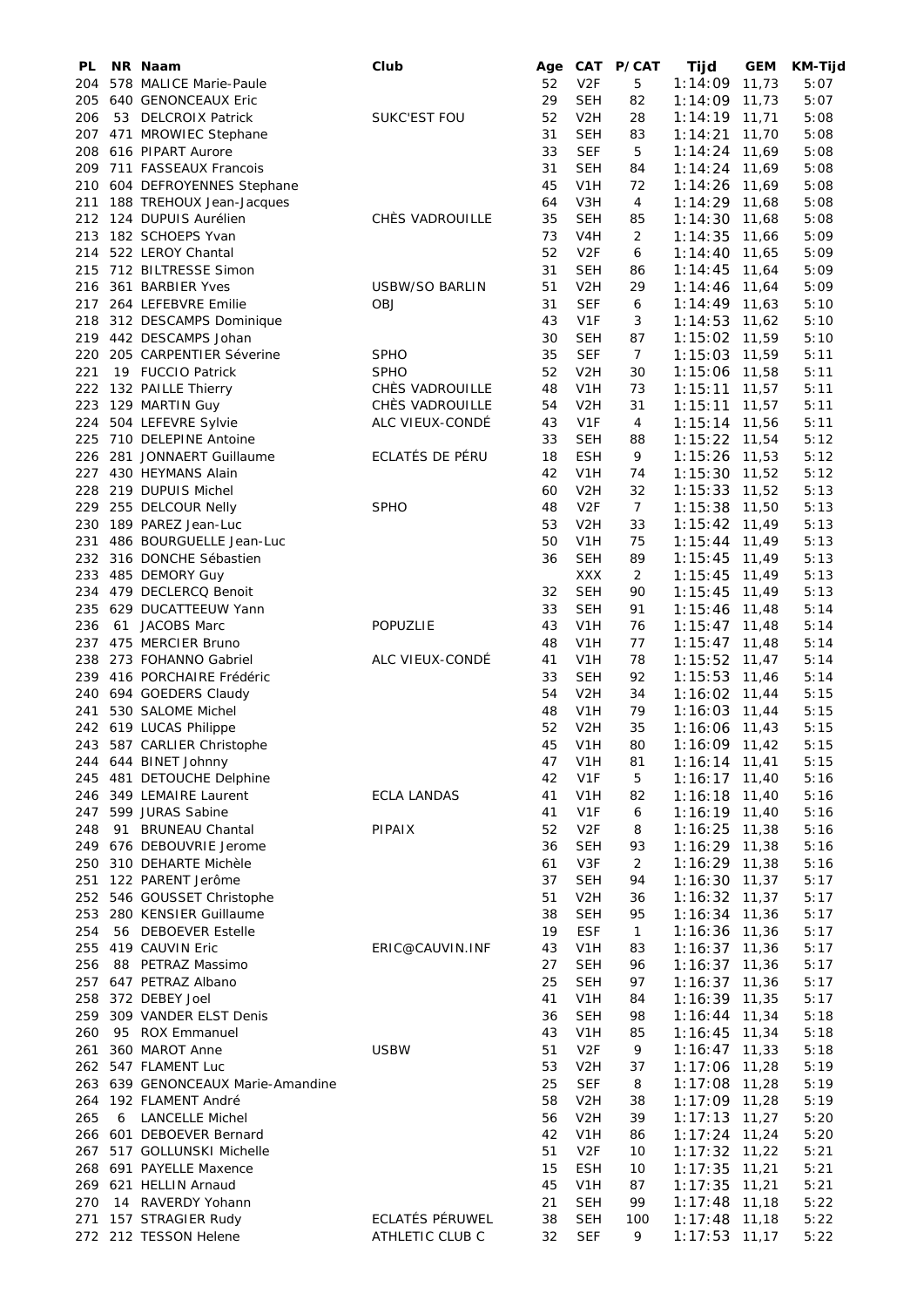| PL  |    | NR Naam                    | Club                   | Age | <b>CAT</b>       | <b>P/CAT</b>   | Tijd    | <b>GEM</b> | <b>KM-Tijd</b> |
|-----|----|----------------------------|------------------------|-----|------------------|----------------|---------|------------|----------------|
| 273 | 33 | DE CONINCK Hubert          |                        | 41  | V <sub>1</sub> H | 88             | 1:17:55 | 11,17      | 5:22           |
| 274 |    | 22 TERLINCK François       |                        | 30  | <b>SEH</b>       | 101            | 1:17:56 | 11,16      | 5:22           |
| 275 |    | 668 MICHEL Jacques         |                        | 55  | V <sub>2</sub> H | 40             | 1:17:56 | 11,16      | 5:22           |
| 276 |    | 300 VATIN Jean-Pierre      | DYNAMIC BERTRY         | 63  | V3H              | 5              | 1:18:20 | 11,11      | 5:24           |
| 277 |    | 638 MOURIN Guillaume       |                        | 33  | <b>SEH</b>       | 102            | 1:18:43 | 11,05      | 5:26           |
| 278 |    | 89 DEVITA Donato           |                        | 47  | V1H              | 89             | 1:18:45 | 11,05      | 5:26           |
| 279 |    | 523 BIELIKOVA Katarina     |                        | 34  | <b>SEF</b>       | 10             | 1:18:49 | 11,04      | 5:26           |
| 280 |    | 363 DUHOUX Jean-Chrisophe  | E T CHIÉVRES           | 48  | V1H              | 90             | 1:18:49 | 11,04      | 5:26           |
| 281 |    | 274 GIUDICE Johan          | GAD'80                 | 31  | <b>SEH</b>       | 103            | 1:18:49 | 11,04      | 5:26           |
| 282 |    | 594 DUBUS Christian        |                        | 40  | <b>SEH</b>       | 104            | 1:18:56 | 11,02      | 5:27           |
| 283 |    | 603 FONTAINE Rudy          |                        | 38  | <b>SEH</b>       | 105            | 1:19:10 | 10,99      | 5:28           |
| 284 |    | 378 PORREYE Geneviève      |                        | 59  | V3F              | 3              | 1:19:13 | 10,98      | 5:28           |
| 285 |    | 645 FREDERIC Marie-Pierre  |                        | 41  | V <sub>1F</sub>  | 7              | 1:19:16 | 10,98      | 5:28           |
| 286 |    | 482 DETOUCHE Olivier       | <b>TEAM READLIGHT</b>  | 40  | <b>SEH</b>       | 106            | 1:19:26 | 10,95      | 5:29           |
| 287 |    | 567 DE LENA Philippe       |                        | 42  | V <sub>1</sub> H | 91             | 1:19:27 | 10,95      | 5:29           |
| 288 |    | 257 LAMARQUE Christian     | ACCROS5CLOCHERS        | 63  | V3H              | 6              | 1:19:31 | 10,94      | 5:29           |
| 289 |    | 607 SILVESTRI Ambrogio     |                        | 56  | V <sub>2</sub> H | 41             | 1:19:45 | 10,91      | 5:30           |
| 290 |    | 301 SEYNAEVE Serge         |                        | 51  | V <sub>2</sub> H | 42             | 1:19:47 | 10,90      | 5:30           |
| 291 |    | 583 CASSE Henri            |                        | 47  | V1H              | 92             | 1:19:48 | 10,90      | 5:30           |
| 292 |    | 253 FROMONT Nathalie       |                        | 38  | V <sub>1F</sub>  | 8              | 1:20:05 | 10,86      | 5:31           |
| 293 |    | 239 LECOUTY Dominique      |                        | 60  | V <sub>2</sub> H | 43             | 1:20:10 | 10,85      | 5:32           |
| 294 |    | 58 ADANT Marc              |                        | 51  | V <sub>2</sub> H | 44             | 1:20:13 | 10,85      | 5:32           |
| 295 | 5  | <b>RABEL Nathalie</b>      |                        | 47  | V <sub>2F</sub>  | 11             | 1:20:19 | 10,83      | 5:32           |
| 296 |    | 322 VANGAEVER Olivier      | <b>DRT</b>             | 34  | <b>SEH</b>       | 107            | 1:20:25 | 10,82      | 5:33           |
| 297 |    | 126 CARON Dominique        | CHÈS VADROUILLE        | 45  | V1H              | 93             | 1:20:37 | 10,79      | 5:34           |
| 298 |    | 600 BASTIEN Anne-Sophie    |                        | 38  | V <sub>1F</sub>  | 9              | 1:20:41 | 10,78      | 5:34           |
| 299 |    | 602 COURIER Delphine       |                        | 38  | V <sub>1F</sub>  | 10             | 1:20:43 | 10,78      | 5:34           |
| 300 |    | 324 PADOVANO Quentin       | <b>DRT</b>             | 29  | <b>SEH</b>       | 108            | 1:20:45 | 10,77      | 5:34           |
| 301 |    | 559 STROBBE Yves           |                        | 49  | V1H              | 94             | 1:20:51 | 10,76      | 5:35           |
| 302 |    | 581 VERLEYE Patrice        |                        | 45  | V1H              | 95             | 1:20:53 | 10,76      | 5:35           |
| 303 |    | 133 VNDAMME Andréa         | CHÈS VADROUILLE        | 38  | V <sub>1F</sub>  | 11             | 1:21:00 | 10,74      | 5:35           |
| 304 |    | 211 BONINO Giovanni        | ATHLETIC CLUB C        | 45  | V <sub>1</sub> H | 96             | 1:21:09 | 10,72      | 5:36           |
| 305 |    | 213 TESSON Benoit          | ATHLETIC CLUB C        | 33  | <b>SEH</b>       | 109            | 1:21:10 | 10,72      | 5:36           |
| 306 |    | 69 VANOVERSKELDS Dominique |                        | 47  | V1H              | 97             | 1:21:22 | 10,69      | 5:37           |
| 307 |    | 595 DHAUSSY Severine       |                        | 38  | V <sub>1F</sub>  | 12             | 1:21:37 | 10,66      | 5:38           |
| 308 |    | 506 TOURNER Axel           | <b>ETENGHIEN</b>       | 26  | <b>SEH</b>       | 110            | 1:21:43 | 10,65      | 5:38           |
| 309 |    | 172 DESCAMPS Marc          | ECLATÉS PÉRUWEL        | 34  | <b>SEH</b>       | 111            | 1:21:46 | 10,64      | 5:38           |
| 310 |    | 153 JOURET Guy             |                        | 58  | V <sub>2</sub> H | 45             | 1:21:52 | 10,63      | 5:39           |
| 311 |    | 537 TONDEUR Bernard        |                        | 53  | V <sub>2</sub> H | 46             | 1:22:04 | 10,60      | 5:40           |
|     |    | 312 235 BONNAVE Etienne    |                        | 57  | V <sub>2</sub> H | 47             | 1:22:10 | 10,59      | 5:40           |
| 313 |    | 283 RENARD Quentin         |                        | 20  | <b>ESH</b>       | 11             | 1:22:14 | 10,58      | 5:40           |
| 314 |    | 569 CADRON Thomas          |                        | 30  | <b>SEH</b>       | 112            | 1:22:21 | 10,56      | 5:41           |
| 315 |    | 202 COLMANT Thierry        |                        | 45  | V <sub>1</sub> H | 98             | 1:22:22 | 10,56      | 5:41           |
|     |    | 316 201 LENQUETTE Gilles   |                        | 48  | V1H              | 99             | 1:22:23 | 10,56      | 5:41           |
| 317 |    | 352 BROGNIEZ Fabrice       |                        | 50  | V1H              | 100            | 1:22:23 | 10,56      | 5:41           |
| 318 |    | 200 LAIGLE Philippe        |                        | 51  | V <sub>2</sub> H | 48             | 1:22:25 | 10,56      | 5:41           |
| 319 |    | 238 VAN HEDDEGEM Freddy    |                        | 49  | V1H              | 101            | 1:22:25 | 10,56      | 5:41           |
| 320 |    | 24 DURET Christophe        | JC HÉRINNES            | 37  | <b>SEH</b>       | 113            | 1:22:44 | 10,52      | 5:42           |
| 321 |    | 86 STEGE Michael           |                        | 38  | <b>SEH</b>       | 114            | 1:22:44 | 10,52      | 5:42           |
|     |    | 322 118 CHARLES Stéphane   |                        | 37  | <b>SEH</b>       | 115            | 1:22:45 | 10,51      | 5:42           |
| 323 |    | 93 DUBOIS Jean-Marie       | <b>JCSA</b>            | 53  | V <sub>2</sub> H | 49             | 1:22:45 | 10,51      | 5:42           |
|     |    | 324 438 LEBLANC Denis      |                        | 41  | V1H              | 102            | 1:22:50 | 10,50      | 5:43           |
| 325 |    | 657 DE MORESTEL Frederique |                        | 40  | V <sub>1F</sub>  | 13             | 1:22:50 | 10,50      | 5:43           |
|     |    | 326 674 RINGOT Sophie      |                        | 38  | V1F              | 14             | 1:22:51 | 10,50      | 5:43           |
| 327 |    | 64 DURIEUX Agnès           | ACCRO CINQ CLOC        | 42  | V <sub>1F</sub>  | 15             | 1:22:58 | 10,49      | 5:43           |
| 328 |    | 536 KAUFMANN Alain         |                        | 59  | V <sub>2</sub> H | 50             | 1:23:00 | 10,48      | 5:43           |
| 329 |    | 25 NOWICKI Patrice         |                        | 38  | <b>SEH</b>       | 116            | 1:23:06 | 10,47      | 5:44           |
| 330 |    | 13 VALENTIN Jacques        |                        | 56  | V <sub>2</sub> H | 51             | 1:23:23 | 10,43      | 5:45           |
| 331 |    | 446 SANTAIS Christophe     |                        | 46  | V1H              | 103            | 1:23:32 | 10,42      | 5:46           |
|     |    | 332 138 CHAMPION Jean-Paul | VAL DE SOMME           | 62  | V3H              | $\overline{7}$ | 1:23:38 | 10,40      | 5:46           |
| 333 |    | 130 CORROYEZ Daniel        | CHÈS VADROUILLE        | 62  | V3H              | $\overline{7}$ | 1:23:38 | 10,40      | 5:46           |
| 334 |    | 186 ZWERTVAEGHER Philippe  |                        | 59  | V <sub>2</sub> H | 52             | 1:23:49 | 10,38      | 5:47           |
| 335 |    | 180 DELCAMBE Mylène        |                        | 40  | V <sub>1</sub> F | 16             | 1:23:55 | 10,37      | 5:47           |
| 336 |    | 362 BARBIER Bernard        | <b>ACRHO</b>           | 58  | V <sub>2</sub> H | 53             | 1:23:57 | 10,36      | 5:47           |
|     |    | 337 139 STASIAK Antoine    | <b>COURIR ENSEMBLE</b> | 64  | V3H              | 9              | 1:23:58 | 10,36      | 5:47           |
| 338 |    | 152 DUSSAUSSOIS Bertrand   |                        | 57  | V <sub>2</sub> H | 54             | 1:24:04 | 10,35      | 5:48           |
| 339 |    | 242 GUYSENS Francis        |                        | 63  | V3H              | 10             | 1:24:11 | 10,33      | 5:48           |
| 340 |    | 597 PALEOURISIOTIS Maria   |                        | 47  | V <sub>2F</sub>  | 12             | 1:24:22 | 10,31      | 5:49           |
|     |    | 341 137 COUCHI Joachim     | CHÈS VADROUILLE        | 60  | V <sub>2</sub> H | 55             | 1:24:25 | 10,31      | 5:49           |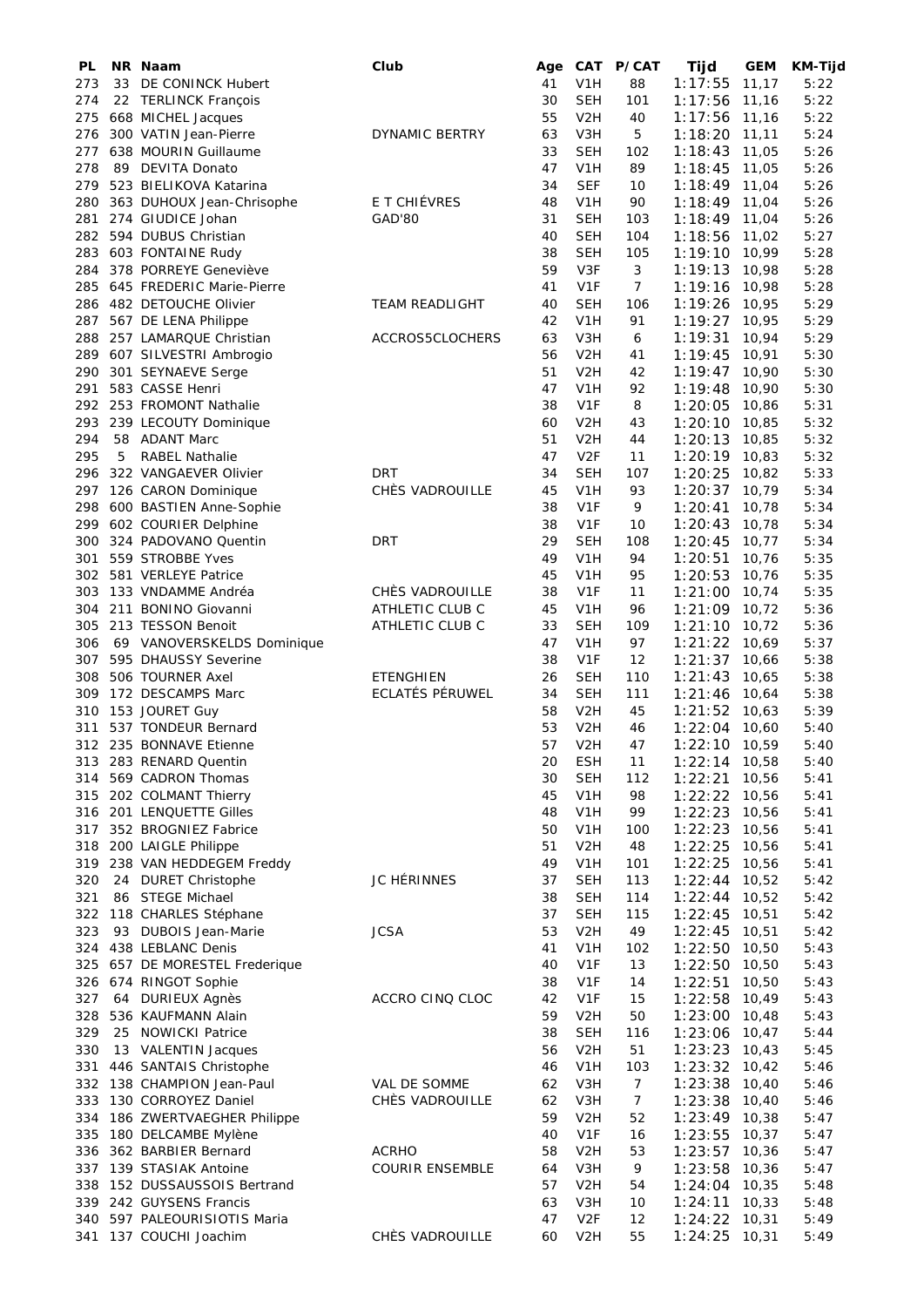| PL         |    | NR Naam                                              | Club                 | Age      |                                | CAT P/CAT      | Tijd               | <b>GEM</b>   | <b>KM-Tijd</b> |
|------------|----|------------------------------------------------------|----------------------|----------|--------------------------------|----------------|--------------------|--------------|----------------|
| 342        |    | 353 FONTAINE Fabienne                                |                      | 45       | V <sub>1F</sub>                | 17             | 1:25:28            | 10,18        | 5:54           |
| 343        |    | 287 MAKINTOSH Philippe                               |                      | 35       | SEH                            | 117            | 1:25:30            | 10,18        | 5:54           |
| 344        |    | 227 MASQUILIER Sara                                  |                      | 36       | V <sub>1F</sub>                | 18             | 1:25:44            | 10,15        | 5:55           |
| 345        |    | 23 CHARLES Vanessa                                   | JC HÉRINNES          | 31       | <b>SEF</b>                     | 11             | 1:25:47            | 10,14        | 5:55           |
| 346        |    | 204 DECONINCK Céline                                 |                      | 20       | <b>ESF</b>                     | $\overline{2}$ | 1:25:53            | 10,13        | 5:55           |
| 347        |    | 334 VANDENBROUCKE Albert                             | <b>GAVERTRIMMERS</b> | 59       | V <sub>2</sub> H               | 56             | 1:26:06            | 10,10        | 5:56           |
| 348        |    | 618 CORDERO Jojo                                     |                      | 35       | SEH                            | 118            | 1:26:09            | 10,10        | 5:56           |
| 349        |    | 524 GENEVOIS Frank                                   |                      | 49       | V1H                            | 104            | 1:26:10            | 10,10        | 5:57           |
| 350        |    | 12 VAN DORP Carina                                   |                      | 40       | V <sub>1F</sub>                | 19             | 1:26:27            | 10,06        | 5:58           |
| 351        |    | 80 BETERMIEZ Maguy                                   | <b>THIMOUGIES</b>    | 48       | V <sub>2F</sub>                | 13             | 1:26:30            | 10,06        | 5:58           |
|            |    | 352 478 SENELLE Paul-Valery                          |                      | 42       | V1H                            | 105            | 1:26:37            | 10,04        | 5:58           |
| 353        |    | 499 CLEMENT Caroll                                   |                      | 45       | V <sub>1F</sub>                | 20             | 1:26:53            | 10,01        | 6:00           |
| 354        |    | 343 FERVAILLE Fabienne                               | PIPAIX               | 48       | V <sub>2F</sub>                | 14             | 1:27:01            | 10,00        | 6:00           |
| 355        |    | 151 ABDERRAHMANE Zoubida                             |                      | 51       | V <sub>2F</sub>                | 15             | 1:27:07            | 9,99         | 6:00           |
| 356        |    | 693 MULLIE Jean-Marc                                 |                      | 43       | V <sub>1</sub> H               | 106            | 1:27:10            | 9,98         | 6:01           |
| 357        |    | 381 CASIER Ariane                                    |                      | 55       | V <sub>2F</sub>                | 16             | 1:27:17            | 9,97         | 6:01           |
| 358        |    | 198 VANDERKERKHOVE Andrée                            |                      | 66       | V <sub>4F</sub>                | $\mathbf{1}$   | 1:27:21            | 9,96         | 6:01           |
| 359        |    | 295 VANTOMME Robert                                  | <b>GAVERTRIMMERS</b> | 58       | V <sub>2</sub> H               | 57             | 1:27:25            | 9,95         | 6:02           |
| 360        |    | 68 MEURISSE Jean                                     | <b>SPHO</b>          | 56       | V2H                            | 58             | 1:27:30            | 9,94         | 6:02           |
| 361        |    | 332 CALONNE Eddy                                     |                      | 51       | V2H                            | 59             | 1:27:30            | 9,94         | 6:02           |
| 362        |    | 440 QUARANTE Guy                                     |                      | 67       | V <sub>3</sub> H               | 11             | 1:27:37            | 9,93         | 6:03           |
|            |    | 363 627 BOURGAIN Jeremie                             |                      | 32       | <b>SEH</b>                     | 119            | 1:27:42            | 9,92         | 6:03           |
| 364        |    | 626 LEROUX Sylvain                                   |                      | 35       | SEH                            | 120            | 1:27:43            | 9,92         | 6:03           |
| 365        |    | 333 CLERX Isabelle                                   |                      | 51       | V <sub>2F</sub>                | 17             | 1:27:48            | 9,91         | 6:03           |
| 366        |    | 256 CLERX Anne                                       |                      | 51       | V <sub>2F</sub>                | 18             | 1:27:50            | 9,91         | 6:03           |
| 367        |    | 215 DE VOS Patrice                                   | <b>SANS</b>          | 54       | V <sub>2</sub> H               | 60             | 1:27:57            | 9,89         | 6:04           |
| 368        | 9  | <b>BAUDOUR Maryse</b>                                |                      | 48<br>51 | V <sub>2F</sub>                | 19             | 1:28:05            | 9,88         | 6:04           |
| 369<br>370 |    | 11 LOUCHE Bernard                                    |                      | 26       | V <sub>2</sub> H<br><b>SEF</b> | 61<br>12       | 1:28:11            | 9,87         | 6:05<br>6:05   |
| 371        |    | 472 VANDERHAEGEN Audrey<br>252 FROMONT Marie-Thérèse |                      | 59       | V3F                            | 4              | 1:28:19            | 9,85         | 6:07           |
| 372        |    | 418 MENU Clothilde                                   |                      | 38       | V <sub>1F</sub>                | 21             | 1:28:41            | 9,81         | 6:08           |
| 373        |    | 417 DAUX Fanny                                       |                      | 38       | V <sub>1F</sub>                | 22             | 1:28:50<br>1:28:50 | 9,79<br>9,79 | 6:08           |
| 374        |    | 606 LECLERF Jean-Luc                                 |                      | 55       | V <sub>2</sub> H               | 62             | 1:28:51            | 9,79         | 6:08           |
| 375        |    | 45 KARGAR SAMANI Isaac                               |                      | 17       | <b>ESH</b>                     | 12             | 1:28:56            | 9,78         | 6:08           |
| 376        |    | 108 LESECQ Karine                                    |                      | 38       | V <sub>1F</sub>                | 23             | 1:29:03            | 9,77         | 6:08           |
| 377        |    | 570 MALATERRE Gilles                                 |                      | 58       | V <sub>2</sub> H               | 63             | 1:29:17            | 9,74         | 6:09           |
| 378        |    | 698 RIGBOURG Philippe                                |                      |          | <b>XXX</b>                     | 3              | 1:29:17            | 9,74         | 6:09           |
| 379        |    | 556 NICODEME Francois                                |                      | 34       | <b>SEH</b>                     | 121            | 1:29:20            | 9,74         | 6:10           |
| 380        |    | 30 FRANÇOIS Luc                                      |                      | 65       | V3H                            | 12             | 1:29:21            | 9,74         | 6:10           |
| 381        |    | 590 GRULOIS Michaël                                  |                      | 34       | <b>SEH</b>                     | 122            | 1:29:23            | 9,73         | 6:10           |
| 382        |    | 625 CORNILLON Ghislain                               |                      | 39       | <b>SEH</b>                     | 123            | 1:29:23            | 9,73         | 6:10           |
| 383        | 94 | <b>DUMORTIER Jules</b>                               |                      | 75       | V4H                            | 3              | 1:29:30            | 9,72         | 6:10           |
| 384        |    | 477 RICHOUX Benedicte                                |                      | 39       | V <sub>1F</sub>                | 24             | 1:29:40            | 9,70         | 6:11           |
| 385        |    | 685 DECOCK Valerie                                   |                      | 39       | V <sub>1F</sub>                | 25             | 1:29:50            | 9,68         | 6:12           |
| 386        |    | 686 FLASSE Nathalie                                  |                      | 29       | <b>SEF</b>                     | 13             | 1:29:51            | 9,68         | 6:12           |
| 387        | 40 | <b>BOONAERT Hilaire</b>                              | <b>JCSA</b>          | 64       | V3H                            | 13             | 1:29:59            | 9,67         | 6:12           |
| 388        |    | 344 FRÉDÉRIC Nathalie                                |                      | 45       | V <sub>1F</sub>                | 26             | 1:30:04            | 9,66         | 6:13           |
| 389        | 34 | <b>MEURIS Philippe</b>                               |                      | 57       | V <sub>2</sub> H               | 64             | 1:30:42            | 9,59         | 6:15           |
| 390        | 51 | <b>CARLIER Jean-Marie</b>                            | <b>JCSA</b>          | 52       | V <sub>2</sub> H               | 65             | 1:30:56            | 9,57         | 6:16           |
| 391        |    | 453 BITTEL Patrick                                   |                      | 45       | V1H                            | 107            | 1:31:05            | 9,55         | 6:17           |
| 392        |    | 620 DESEAU Sabine                                    |                      | 41       | V1F                            | 27             | 1:31:55            | 9,47         | 6:20           |
| 393        |    | 495 DAMBLON Georges                                  |                      | 60       | V <sub>2</sub> H               | 66             | 1:32:11            | 9,44         | 6:21           |
| 394        |    | 348 LEMAIRE Estelle                                  |                      | 45       | V <sub>1F</sub>                | 28             | 1:32:15            | 9,43         | 6:22           |
| 395        |    | 643 HAUBRUGE Sebastien                               |                      | 40       | <b>SEH</b>                     | 124            | 1:32:16            | 9,43         | 6:22           |
|            |    | 396 217 KOLASINSKI Christophe                        |                      | 34       | <b>SEH</b>                     | 125            | 1:32:18            | 9,43         | 6:22           |
| 397        |    | 277 CUVELIER Jean_luc                                |                      | 54       | V <sub>2</sub> H               | 67             | 1:32:19            | 9,42         | 6:22           |
| 398        |    | 18 DEPAUW Fabienne                                   |                      | 49       | V <sub>2F</sub>                | 20             | 1:32:28            | 9,41         | 6:23           |
| 399        |    | 392 LEGRAND Christian                                | <b>ECLA LANDAS</b>   | 60       | V <sub>2</sub> H               | 68             | 1:32:29            | 9,41         | 6:23           |
| 400        |    | 431 ADAM Veronique                                   |                      | 42       | V <sub>1F</sub>                | 29             | 1:32:30            | 9,41         | 6:23           |
| 401        |    | 429 WINTACQ Laurence                                 |                      | 41       | V1F                            | 30             | 1:32:39            | 9,39         | 6:23           |
|            |    | 402 250 RIGAUX Matthieu                              |                      | 18       | <b>ESH</b>                     | 13             | 1:32:42            | 9,39         | 6:24           |
|            |    | 403 435 CURRI Sabrina                                |                      | 31       | <b>SEF</b>                     | 14             | 1:32:48            | 9,38         | 6:24           |
| 404        |    | 683 DELANGE Colette                                  |                      | 22       | <b>SEF</b>                     | 15             | 1:33:00            | 9,35         | 6:25           |
|            |    | 405 654 DEVENYNS Delphine                            |                      | 22       | <b>SEF</b>                     | 16             | 1:33:21            | 9,32         | 6:26           |
|            |    | 406 655 DEVENYNS Cecile                              |                      | 24       | <b>SEF</b>                     | 17             | 1:33:21            | 9,32         | 6:26           |
| 407        |    | 577 DOCHY Laurent                                    |                      | 35       | <b>SEH</b>                     | 126            | 1:33:29            | 9,31         | 6:27           |
| 408        |    | 684 GOEMAERE Anne-Marie                              |                      | 47       | V <sub>2F</sub>                | 21             | 1:33:43            | 9,28         | 6:28           |
| 409        |    | 562 CLOOSTERMANS Patrice<br>410 511 BLOT Anne-Flore  |                      | 58<br>40 | V <sub>2</sub> H               | 69             | 1:33:46            | 9,28         | 6:28           |
|            |    |                                                      |                      |          | V1F                            | 31             | 1:34:08            | 9,24         | 6:30           |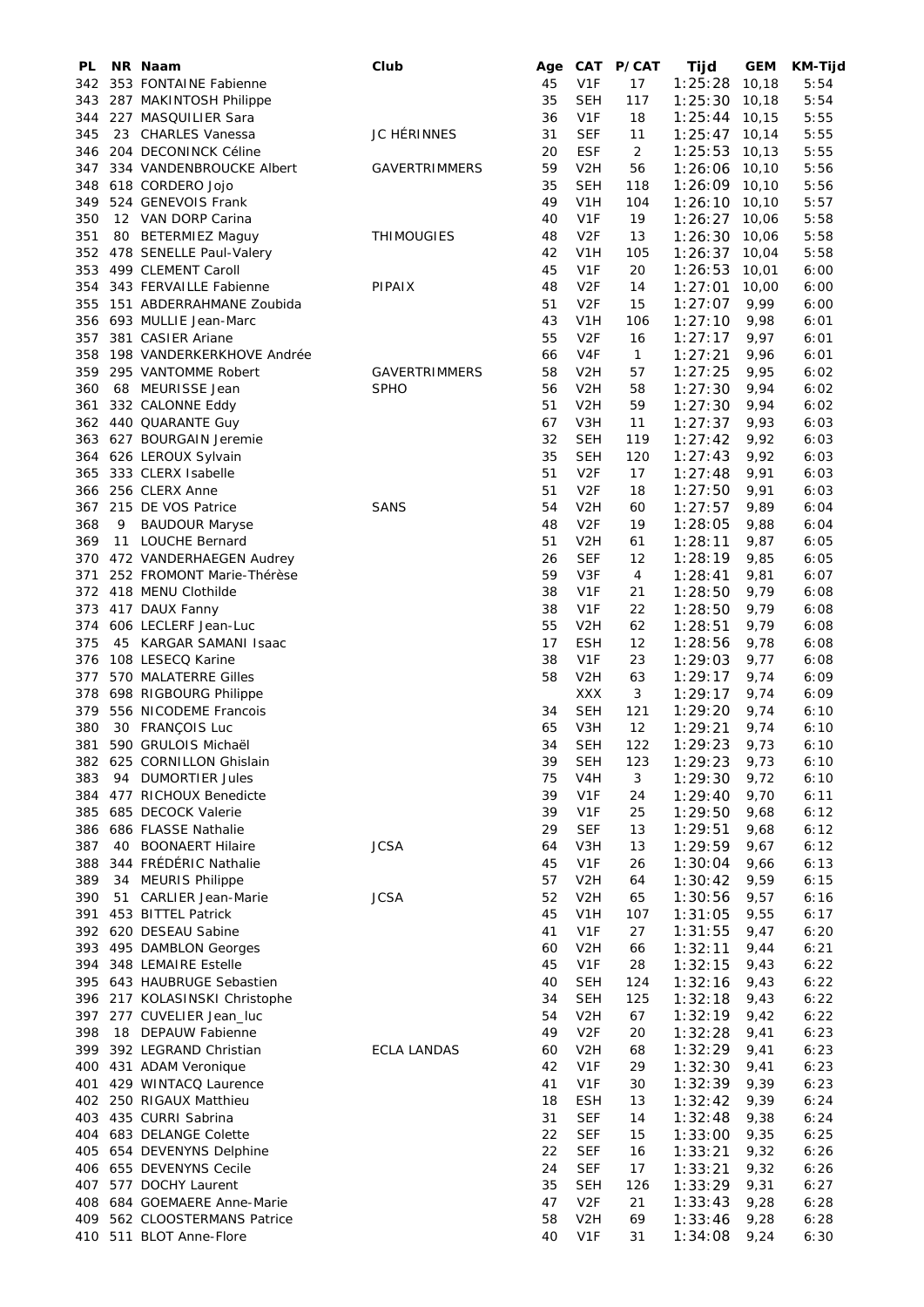| PL  |    | NR Naam                      | Club                   | Age      | CAT                            | <b>P/CAT</b> | Tijd    | <b>GEM</b> | <b>KM-Tijd</b> |
|-----|----|------------------------------|------------------------|----------|--------------------------------|--------------|---------|------------|----------------|
| 411 |    | 452 DEL BORRELLO Pino        |                        | 52       | V <sub>2</sub> H               | 70           | 1:34:14 | 9,23       | 6:30           |
| 412 |    | 397 LANI Frederic            |                        | 34       | SEH                            | 127          | 1:34:15 | 9,23       | 6:30           |
| 413 |    | 534 LECLERCQ Aurélien        |                        | 29       | SEH                            | 128          | 1:34:17 | 9,23       | 6:30           |
| 414 |    | 526 DULIEN Jean-Francois     |                        | 40       | <b>SEH</b>                     | 129          | 1:34:17 | 9,23       | 6:30           |
| 415 |    | 630 AUDIN Christophe         |                        | 34       | SEH                            | 130          | 1:34:27 | 9,21       | 6:31           |
| 416 |    | 528 FRANCOIS Harold          |                        | 38       | SEH                            | 131          | 1:34:43 | 9,19       | 6:32           |
| 417 |    | 117 MILBRANDT Annick         |                        | 60       | V3F                            | 5            | 1:34:44 | 9,18       | 6:32           |
| 418 |    | 15 REYBROECK Alexandre       | SOYEZ BAS LONG         | 26       | SEH                            | 132          | 1:34:44 | 9,18       | 6:32           |
| 419 |    | 699 LADQIERE Mehdi           |                        | 21       | SEH                            | 133          | 1:34:44 | 9,18       | 6:32           |
| 420 |    | 115 LEPINGLE Hervé           |                        | 50       | V <sub>1</sub> H               | 108          | 1:34:51 | 9,17       | 6:32           |
| 421 |    | 293 LEBLANC Marcel           |                        | 68       | V <sub>3</sub> H               | 14           | 1:35:01 | 9,16       | 6:33           |
|     |    | 422 145 BERNARD Sylvie       |                        | 45       | V <sub>1F</sub>                | 32           | 1:35:12 | 9,14       | 6:34           |
| 423 |    | 313 DE REYS Frederic         |                        | 47       | V1H                            | 109          | 1:35:26 | 9,12       | 6:35           |
|     |    | 424 555 SORREAUX Gregory     |                        | 34       | SEH                            | 134          | 1:35:34 | 9,10       | 6:35           |
|     |    | 425 641 FERAILLE Danielle    |                        | 51       | V <sub>2</sub> F               | 22           | 1:36:50 | 8,98       | 6:41           |
|     |    | 426 632 ESTIEVENART Bernard  |                        | 58       | V <sub>2</sub> H               | 71           | 1:37:05 | 8,96       | 6:42           |
| 427 |    | 315 VERSCHAEVE Jean-Baptiste |                        | 30       | SEH                            | 135          | 1:37:06 | 8,96       | 6:42           |
| 428 |    | 432 WATTIEZ Pierre           |                        | 47       | V <sub>1</sub> H               | 110          | 1:37:10 | 8,95       | 6:42           |
| 429 |    | 337 VERSCHAEVE Xavier        | COMINES                | 37       | SEH                            | 136          | 1:37:17 | 8,94       | 6:43           |
| 430 |    | 55 POTAR Sylvia              | <b>SUKC'EST FOU</b>    | 41       | V <sub>1F</sub>                | 33           | 1:37:40 | 8,91       | 6:44           |
| 431 | 48 | <b>DUMORTIER Marie</b>       | SUKC'EST FOU           | 28       | <b>SEF</b>                     | 18           | 1:37:40 | 8,91       | 6:44           |
| 432 |    | 116 DÉZARABLE Michèle        |                        | 52       | V <sub>2</sub> F               | 23           | 1:37:55 | 8,89       | 6:45           |
| 433 |    | 409 BRASSART Christelle      | <b>JOG'ABLAIN</b>      | 38       | V1F                            | 34           | 1:38:05 | 8,87       | 6:46           |
| 434 |    | 608 SILVESTRI Madeleine      |                        | 58       | V3F                            | 6            | 1:38:16 | 8,85       | 6:47           |
| 435 |    | 234 DEUDON François          |                        | 60       | V <sub>2</sub> H               | 72           | 1:38:22 | 8,84       | 6:47           |
| 436 |    | 261 FRANCOIS Gregory         |                        | 40       | SEH                            | 137          | 1:38:28 | 8,84       | 6:47           |
| 437 |    | 586 RICHARD Anne             |                        | 48       | V <sub>2F</sub>                | 24           | 1:38:37 | 8,82       | 6:48           |
|     |    | 438 454 MINCIO Tom           |                        | 38       | <b>SEH</b>                     | 138          | 1:38:40 | 8,82       | 6:48           |
| 439 |    | 624 LOOTEN Julienne          |                        | 31       | <b>SEF</b>                     | 19           | 1:39:01 | 8,79       | 6:50           |
| 440 |    | 65 MUREZ Laura               | SUKC'EST FOU           | 25       | <b>SEF</b>                     | 20           | 1:39:15 | 8,77       | 6:51           |
|     |    |                              | <b>VELAINES</b>        | 43       | V1F                            | 35           | 1:39:29 | 8,75       | 6:52           |
| 441 |    | 278 PEUTTE Sylvie            |                        |          |                                |              |         |            |                |
| 442 |    | 339 MUSUMECI Bruno           | <b>JCSA</b>            | 53       | V <sub>2</sub> H               | 73           | 1:39:31 | 8,74       | 6:52           |
| 443 |    | 338 DESMET Yves              | <b>JCSA</b>            | 53<br>24 | V <sub>2</sub> H<br><b>SEH</b> | 74           | 1:39:31 | 8,74       | 6:52           |
| 444 |    | 713 VAN AELST Michaël        |                        |          |                                | 139          | 1:39:36 | 8,73       | 6:52           |
| 445 |    | 503 DE MAEN Olivier          | JE COURS POUR L        | 49       | V <sub>1</sub> H               | 111          | 1:39:57 | 8,70       | 6:54           |
| 446 |    | 502 WIERCIOK Bernard         | <b>JCPLP LAMBRES L</b> | 50       | V <sub>1</sub> H               | 112          | 1:39:57 | 8,70       | 6:54           |
| 447 |    | 326 NESTERENKO Julien        |                        | 29       | <b>SEH</b>                     | 140          | 1:40:02 | 8,70       | 6:54           |
|     |    | 448 433 DEFGNEE Wendoline    |                        |          | XXX                            | 4            | 1:40:14 | 8,68       | 6:55           |
| 449 |    | 425 DELANGRE Caroline        |                        | 47       | V <sub>2</sub> F               | 25           | 1:40:14 | 8,68       | 6:55           |
| 450 |    | 128 MARTIN Bernadette        | CHÈS VADROUILLE        | 53       | V <sub>2F</sub>                | 26           | 1:40:17 | 8,68       | 6:55           |
| 451 |    | 127 LOCQUET Hedwige          | CHÈS VADROUILLE        | 61       | V3F                            | 7            | 1:40:17 | 8,68       | 6:55           |
|     |    | 452 183 LEGRAIN Josette      |                        | 71       | V <sub>4F</sub>                | 2            | 1:40:35 | 8,65       | 6:56           |
|     |    | 453 455 LIGNIER Candice      |                        | 31       | <b>SEF</b>                     | 21           | 1:41:44 | 8,55       | 7:01           |
|     |    | 454 653 THIELS Frederic      |                        | 47       | V <sub>1</sub> H               | 113          | 1:42:08 | 8,52       | 7:03           |
|     |    | 455 689 VAN LANGEVELD Hans   |                        | 41       | V <sub>1</sub> H               | 114          | 1:42:56 | 8,45       | 7:06           |
| 456 | 8  | <b>NOLLENS Alain</b>         |                        | 61       | V3H                            | 15           | 1:42:59 | 8,45       | 7:06           |
| 457 |    | 125 MARCHAND Pascal          | CHÈS VADROUILLE        | 48       | V <sub>1</sub> H               | 115          | 1:43:13 | 8,43       | 7:07           |
| 458 |    | 131 HENKEL Werner            | CHÈS VADROUILLE        | 64       | V3H                            | 16           | 1:43:15 | 8,43       | 7:07           |
|     |    | 459 134 ANGELLO Zenta        | CHÈ VADROUILLEU        | 55       | V <sub>2F</sub>                | 27           | 1:44:47 | 8,30       | 7:14           |
|     |    | 460 439 CAROF Francoise      | CHRIS VADROUILL        | 62       | V3F                            | 8            | 1:44:47 | 8,30       | 7:14           |
| 461 |    | 136 HENKEL Anne-Lise         | CHÈS VADROUILLE        | 62       | V3F                            | 9            | 1:44:49 | 8,30       | 7:14           |
| 462 |    | 135 ZINK Hildegard           | CHÉS VADROUILLE        | 54       | V <sub>2F</sub>                | 28           | 1:44:51 | 8,30       | 7:14           |
| 463 |    | 321 LERAT Florence           | <b>DRT</b>             | 28       | <b>SEF</b>                     | 22           | 1:45:24 | 8,25       | 7:16           |
| 464 |    | 318 BOURDON Céline           | <b>DRT</b>             | 29       | <b>SEF</b>                     | 23           | 1:45:24 | 8,25       | 7:16           |
| 465 |    | 664 DUBART Jean-Luc          |                        | 53       | V <sub>2</sub> H               | 75           | 1:45:33 | 8,24       | 7:17           |
| 466 |    | 20 HENTON Paul               |                        | 71       | V <sub>4</sub> H               | 4            | 1:45:54 | 8,22       | 7:18           |
| 467 |    | 391 DEVORSINE Christelle     | <b>ECLA LANDAS</b>     | 38       | V1F                            | 36           | 1:47:02 | 8,13       | 7:23           |
| 468 |    | 585 LEBAILLY Gaetan          |                        | 40       | <b>SEH</b>                     | 141          | 1:48:20 | 8,03       | 7:28           |
| 469 |    | 248 WAMPACH Véronique        |                        | 48       | V <sub>2F</sub>                | 29           | 1:48:28 | 8,02       | 7:29           |
|     |    | 470 543 FONTAINE Julie       |                        | 32       | <b>SEF</b>                     | 24           | 1:48:52 | 7,99       | 7:30           |
|     |    | 471 178 POPEK Michel         |                        | 48       | V <sub>1</sub> H               | 116          | 1:49:31 | 7,94       | 7:33           |
| 472 |    | 170 HEYSE Jean-Jacques       | LES ECLATÉS PÉR        | 57       | V <sub>2</sub> H               | 76           | 1:49:34 | 7,94       | 7:33           |
| 473 |    | 165 MALFRÈRE Fabrice         | ECLATÉS PÉRUWEL        | 38       | <b>SEH</b>                     | 142          | 1:49:34 | 7,94       | 7:33           |
| 474 |    | 163 PAWLOWSKI Jean-Patrick   | ECLATÉS PÉRUWEL        | 56       | V <sub>2</sub> H               | 77           | 1:49:34 | 7,94       | 7:33           |
| 475 |    | 171 DESCAMPS Stany           | ECLATÉS PÉRUWEL        | 40       | <b>SEH</b>                     | 143          | 1:49:35 | 7,94       | 7:33           |
| 476 |    | 160 NEMEGHAIRE Laurent       | ECLATÉS PÉRUWEL        | 40       | <b>SEH</b>                     | 144          | 1:49:36 | 7,94       | 7:34           |
| 477 |    | 159 ROUSSEAU Jean-Philippe   | ECLATÉS PÉRUWEL        | 38       | <b>SEH</b>                     | 145          | 1:49:36 | 7,94       | 7:34           |
| 478 |    | 167 LEJEUNE Laurent          | ECLATÉS PÉRUWEL        | 39       | <b>SEH</b>                     | 146          | 1:49:36 | 7,94       | 7:34           |
| 479 |    | 162 PIERON Vincent           | ECLATÉS PÉRUWEL        | 41       | V <sub>1</sub> H               | 117          | 1:49:36 | 7,94       | 7:34           |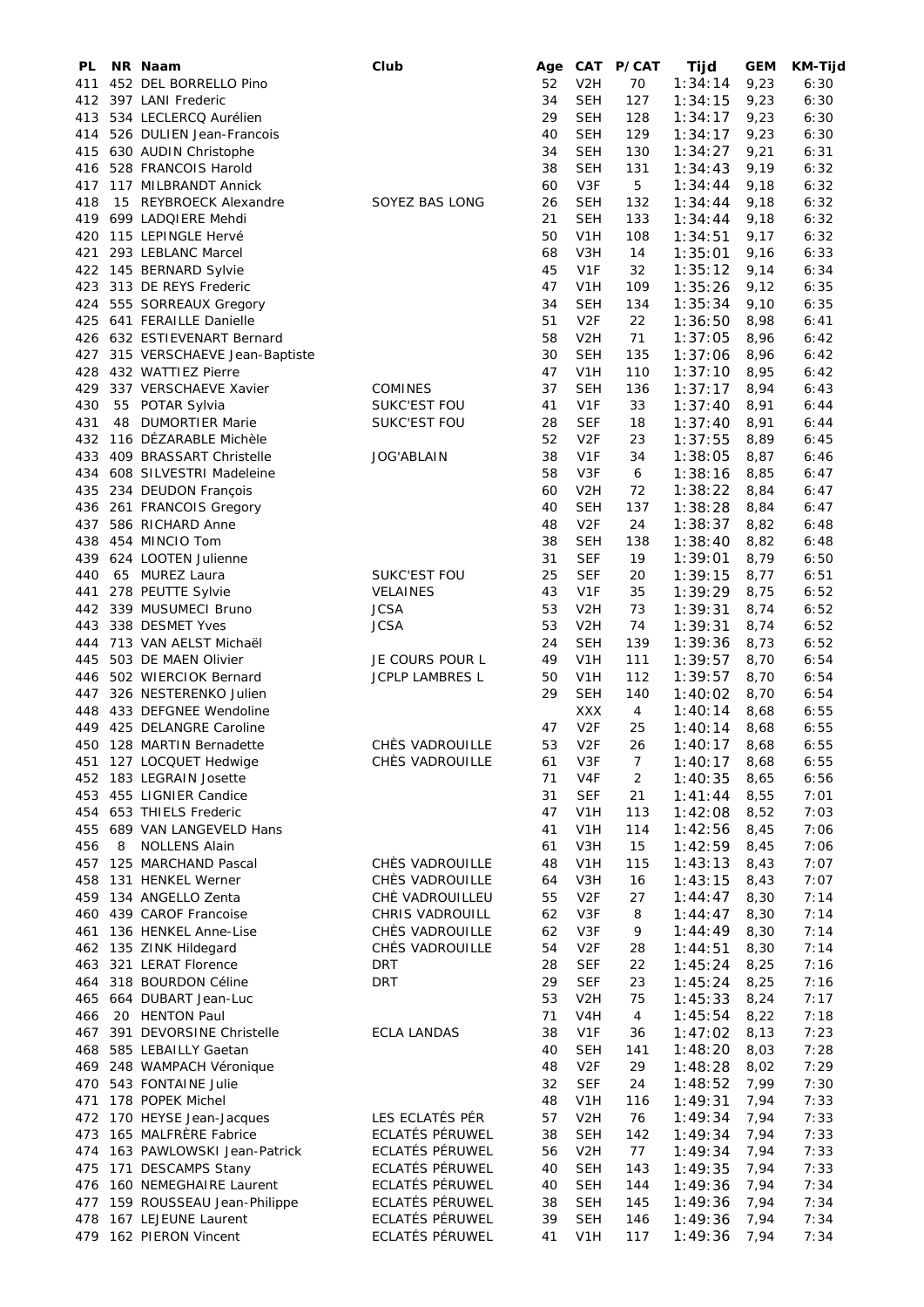| PL  | NR Naam                         | Club                               | Age |                  | CAT P/CAT | Tijd               | <b>GEM</b> | <b>KM-Tijd</b> |
|-----|---------------------------------|------------------------------------|-----|------------------|-----------|--------------------|------------|----------------|
| 480 | 166 LENGLEZ Bruno               | ECLATÉS PÉRUWEL                    | 52  | V <sub>2</sub> H | 78        | 1:49:37            | 7,94       | 7:34           |
| 481 | 158 STRACCIALANO Luigi          | ECLATÉS PÉRUWEL                    | 40  | <b>SEH</b>       | 147       | 1:49:37            | 7,94       | 7:34           |
| 482 | 154 WATTIEZ Johan               | ECLATÉS PÉRUWEL                    | 41  | V <sub>1</sub> H | 118       | 1:49:39            | 7,93       | 7:34           |
| 483 | 364 CHAPUIS Fabien              | ECLATÉS PÉRUWEL                    | 41  | V <sub>1</sub> H | 119       | 1:49:41            | 7,93       | 7:34           |
| 484 | 222 LECOUTRE Laurence           |                                    | 38  | V <sub>1F</sub>  | 37        | 1:49:59            | 7,91       | 7:35           |
| 485 | 220 DI GREGORIO Caroline        |                                    | 31  | <b>SEF</b>       | 25        | 1:50:01            | 7,91       | 7:35           |
| 486 | 389 ROSEZ Virginie              |                                    | 31  | <b>SEF</b>       | 26        | 1:50:21            | 7,88       | 7:37           |
| 487 | 424 CARLIER Alice               |                                    | 16  | <b>ESF</b>       | 3         | 1:50:27            | 7,88       | 7:37           |
| 488 | 520 CARLIER Gauthier            | <b>BECLERD</b>                     | 44  | V <sub>1</sub> H | 120       | 1:50:30            | 7,87       | 7:37           |
| 489 | 697 RIGBOURG Pascale            |                                    |     | <b>XXX</b>       | 5         | 1:50:49            | 7,85       | 7:39           |
| 490 | 507 VANBOKESTAL Remi            |                                    | 24  | <b>SEH</b>       | 148       | 1:51:22            | 7,81       | 7:41           |
| 491 | 41 MOREL Jean-Claude            |                                    | 69  | V3H              | 17        | 1:51:58            | 7,77       | 7:43           |
|     | 492 169 HOMERIN Daisy           | ECLATÉS PÉRUWEL                    | 31  | <b>SEF</b>       | 27        | 1:52:40            | 7,72       | 7:46           |
| 493 | 164 MARKI Isabelle              | ECLATÉS PÉRUWEL                    | 35  | <b>SEF</b>       | 28        | 1:52:40            | 7,72       | 7:46           |
|     |                                 |                                    | 39  | V <sub>1F</sub>  |           |                    |            |                |
| 494 | 161 REYBROECK Laurence          | ECLATÉS PÉRUWEL<br>ECLATÉS PÉRUWEL | 37  | V <sub>1F</sub>  | 38<br>39  | 1:52:41            | 7,72       | 7:46           |
| 495 | 155 VINCHENT Sylvie             |                                    |     |                  |           | 1:52:42            | 7,72       | 7:46           |
| 496 | 106 ALLARD Marie                | ECLATÉS PÉRUWEL                    | 32  | <b>SEF</b>       | 29        | 1:52:44            | 7,72       | 7:46           |
| 497 | 168 LEGRAND BUSCOT Isabelle     | ECLATÉS PÉRUWEL                    | 39  | V <sub>1</sub> F | 40        | 1:52:44            | 7,72       | 7:46           |
| 498 | 156 THIEBAUT Cindy              | ECLATÉS PÉRUWEL                    | 35  | <b>SEF</b>       | 30        | 1:52:46            | 7,72       | 7:47           |
| 499 | 101 DUMETZ Brigitte             |                                    | 54  | V <sub>2F</sub>  | 30        | 1:53:01            | 7,70       | 7:48           |
| 500 | 97 BOURS Rabbia                 |                                    | 47  | V <sub>2F</sub>  | 31        | 1:53:01            | 7,70       | 7:48           |
| 501 | 342 HUVELLE Sandrine            | <b>AULNOYE AYMERIE</b>             | 48  | V <sub>2F</sub>  | 32        | 1:56:05            | 7,49       | 8:00           |
| 502 | 341 ARBONNIER Isabelle          | CA AULNOY AYMER                    | 47  | V <sub>2F</sub>  | 33        | 1:56:05            | 7,49       | 8:00           |
|     | 503 402 CLERX Vincent           |                                    | 42  | V1H              | 121       | 1:56:12            | 7,49       | 8:01           |
|     | 504 298 BRUGUET Jacky           | <b>ECLA LANDAS</b>                 | 64  | V3H              | 18        | 1:59:18            | 7,29       | 8:14           |
|     | 505 319 DEHANTSCHUTTER Emmanuel | <b>DRT</b>                         | 30  | <b>SEH</b>       | 149       | 1:59:45            | 7,27       | 8:16           |
|     | 506 692 TIELEMANS Joeri         |                                    | 28  | <b>SEH</b>       | 150       | 1:59:45            | 7,27       | 8:16           |
|     | 507 279 CHEVALIER Maurice       |                                    | 58  | V <sub>2</sub> H | 79        | 1:59:49            | 7,26       | 8:16           |
| 508 | 288 MAKINTOSH Edouard           |                                    | 63  | V3H              | 19        | 1:59:59            | 7,25       | 8:16           |
| 509 | 304 DEBERDT Dany                | <b>JCSA - ASSA</b>                 | 62  | V3H              | 20        | 2:00:02            | 7,25       | 8:17           |
| 510 | 303 SALOMEZ Frederik            | <b>JCSA</b>                        | 32  | <b>SEH</b>       | 151       | 2:00:04            | 7,25       | 8:17           |
| 511 | 623 FRIQUET Jean-Noël           |                                    | 42  | V <sub>1</sub> H | 122       | 2:00:18            | 7,23       | 8:18           |
| 512 | 366 NOULLET Jean Paul           | <b>VELAINES</b>                    | 49  | V <sub>1</sub> H | 123       | 2:00:21            | 7,23       | 8:18           |
| 513 | 675 CARPENTIER Joel             |                                    | 49  | V <sub>1</sub> H | 124       | 2:00:22            | 7,23       | 8:18           |
| 514 | 540 HELIN Michel                |                                    | 55  | V <sub>2</sub> H | 80        | 2:02:16            | 7,12       | 8:26           |
| 515 | 350 LUBREZ Jean-François        |                                    | 39  | <b>SEH</b>       | 152       | 2:02:16            | 7,12       | 8:26           |
| 516 | 232 BOITTE Christine            |                                    | 52  | V <sub>2F</sub>  | 34        | 2:02:22            | 7,11       | 8:26           |
|     | 517 539 HELIN Veronique         |                                    | 50  | V <sub>2F</sub>  | 35        | 2:02:22            | 7,11       | 8:26           |
| 518 | 82 CLOET Jean_christophe        | <b>BAC</b>                         | 27  | <b>SEH</b>       | 153       | 2:02:42            | 7,09       | 8:28           |
| 519 | 84 DECONINCK Jerôme             | <b>BAC</b>                         | 28  | SEH              | 154       | 2:02:42            | 7,09       | 8:28           |
| 520 | 414 FRÉDÉRIC Jean_pierre        | <b>BAC</b>                         | 42  | V <sub>1</sub> H | 125       | 2:02:44            | 7,09       | 8:28           |
| 521 | 81 CNOCQUART Ludovic            | <b>BAC</b>                         | 32  | <b>SEH</b>       | 155       | 2:02:44            | 7,09       | 8:28           |
|     | 522 415 FRÉDÉRIC Jean-Marie     | <b>BAC</b>                         | 44  | V <sub>1</sub> H | 126       | 2:02:47            | 7,09       | 8:28           |
| 523 | 558 MENART Cedric               |                                    | 32  | <b>SEH</b>       | 156       | 2:02:48            | 7,08       | 8:28           |
|     | 524 617 FREDERIC Geoffroy       |                                    | 22  | <b>SEH</b>       | 157       | 2:02:48            | 7,08       | 8:28           |
| 525 | 320 DE SMET Pom                 | <b>DRT</b>                         | 29  | <b>SEF</b>       | 31        | 2:02:49            | 7,08       | 8:28           |
| 526 | 83 FREUILLE Geoffrey            |                                    | 26  | <b>SEH</b>       | 158       | 2:02:49            | 7,08       | 8:28           |
| 527 | 690 CHOUSTOULAKIS Lucie         |                                    | 29  | <b>SEF</b>       | 32        | 2:02:49            | 7,08       | 8:28           |
| 528 | 229 BROU Xavier                 |                                    | 50  | V <sub>1</sub> H | 127       | 2:02:49            | 7,08       | 8:28           |
| 529 | 52 DEPELCHIN Daniel             | <b>BAC</b>                         | 51  | V <sub>2</sub> H | 81        | 2:02:53            | 7,08       | 8:28           |
| 530 | 545 PATIN Serge                 |                                    | 42  | V <sub>1</sub> H | 128       |                    |            | 8:29           |
| 531 |                                 |                                    | 32  | <b>SEF</b>       | 33        | 2:02:58<br>2:03:05 | 7,08       | 8:29           |
|     | 305 DEBERDT Aïcha               |                                    | 55  |                  |           |                    | 7,07       |                |
| 532 | 441 VATTIEZ Daniel              |                                    |     | V <sub>2</sub> H | 82        | 2:03:19            | 7,06       | 8:30           |
| 533 | 367 HEMPTE Sylvie               | <b>VELAINES</b>                    | 46  | V <sub>2F</sub>  | 36        | 2:03:25            | 7,05       | 8:31           |
| 534 | 49 COLLAGE Cédric               | <b>BAC</b>                         | 36  | <b>SEH</b>       | 159       | 2:04:21            | 7,00       | 8:35           |
| 535 | 302 VANSTEENBRUGGE Dominique    | <b>HÉRINNES</b>                    | 43  | V <sub>1</sub> H | 129       | 2:04:22            | 7,00       | 8:35           |
| 536 | 46 DECONINCK Christian          | KAIN BRUYÈRE                       | 52  | V <sub>2</sub> H | 83        | 2:04:24            | 6,99       | 8:35           |
| 537 | 37 DESLEE Eric                  | KAIN BRUYÈRE                       | 49  | V <sub>1</sub> H | 130       | 2:04:24            | 6,99       | 8:35           |
| 538 | 54 LECLERCQ Eddy                | KAIN BRUYÈRE                       | 55  | V <sub>2</sub> H | 84        | 2:04:24            | 6,99       | 8:35           |
| 539 | 73 GRULOIS Joseph               | <b>JCSA</b>                        | 62  | V <sub>3</sub> H | 21        | 2:04:24            | 6,99       | 8:35           |
| 540 | 72 MASAI Christian              | KAIN BRUYÈRE                       | 55  | V <sub>2</sub> H | 85        | 2:04:25            | 6,99       | 8:35           |
| 541 | 636 DALCQ Jean-Claude           |                                    | 48  | V <sub>1</sub> H | 131       | 2:04:25            | 6,99       | 8:35           |
| 542 | 28 DELIGNE Jean-François        |                                    | 25  | <b>SEH</b>       | 160       | 2:05:14            | 6,95       | 8:38           |
| 543 | 584 LONFVESPE Hugo              |                                    | 32  | <b>SEH</b>       | 161       | 2:05:16            | 6,95       | 8:38           |
| 544 | 113 NEVEU Jacques               |                                    | 56  | V <sub>2</sub> H | 86        | 2:05:20            | 6,94       | 8:39           |
| 545 | 412 PARENT Sabine               | <b>VELAINES</b>                    | 38  | V <sub>1F</sub>  | 41        | 2:05:54            | 6,91       | 8:41           |
| 546 | 413 MALICE Barbara              |                                    | 41  | V <sub>1F</sub>  | 42        | 2:05:54            | 6,91       | 8:41           |
| 547 | 119 COURBOIS Jean-Baptiste      |                                    | 26  | <b>SEH</b>       | 162       | 2:06:04            | 6,90       | 8:42           |
| 548 | 263 JUSTE Pascaline             | VELAINES                           | 53  | V <sub>2F</sub>  | 37        | 2:06:32            | 6,88       | 8:44           |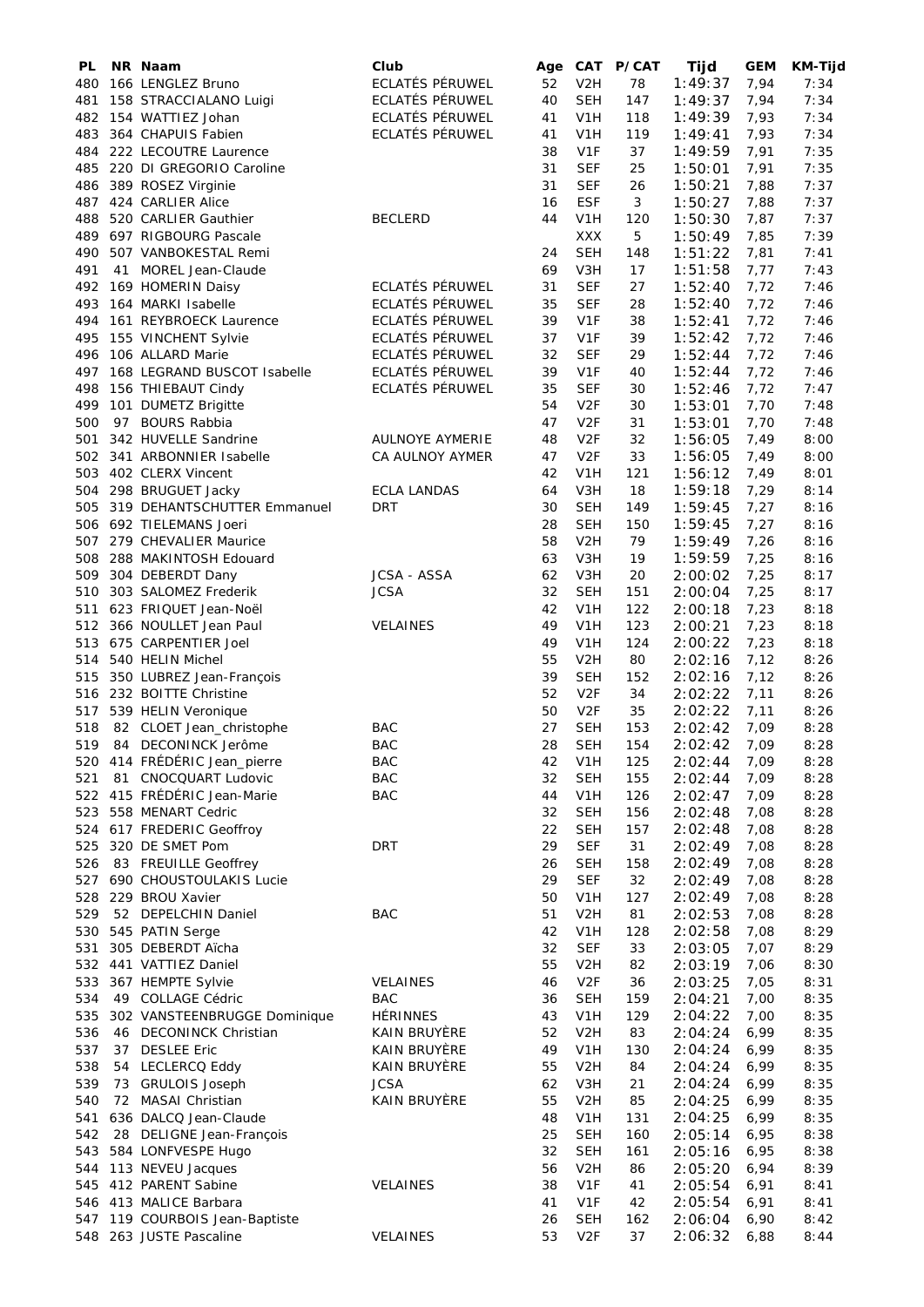| PL  | NR Naam                         | Club                   | Age |                  | CAT P/CAT | Tijd    | <b>GEM</b> | <b>KM-Tijd</b> |
|-----|---------------------------------|------------------------|-----|------------------|-----------|---------|------------|----------------|
| 549 | 650 FOUQUETTE Sebastien         |                        | 40  | <b>SEH</b>       | 163       | 2:07:14 | 6,84       | 8:46           |
| 550 | 38 BOGAERT Catherine            |                        | 51  | V <sub>2F</sub>  | 38        | 2:07:26 | 6,83       | 8:47           |
| 551 | 32 VANDEWALLE Marie-Rose        |                        | 60  | V3F              | 10        | 2:07:26 | 6,83       | 8:47           |
| 552 | 79 PLATEAU Véronique            |                        | 47  | V <sub>2F</sub>  | 39        | 2:07:27 | 6,83       | 8:47           |
| 553 | 78 COUPEZ Sabine                | <b>KAIN BRUYÈRE</b>    | 42  | V <sub>1</sub> F | 43        | 2:07:27 | 6,83       | 8:47           |
| 554 | 59 LECLERCQ Nancy               | KAIN BRUYÈRE           | 45  | V <sub>1F</sub>  | 44        | 2:07:27 | 6,83       | 8:47           |
| 555 | 308 DUFOUR Line                 | <b>VELAINES</b>        | 48  | V <sub>2F</sub>  | 40        | 2:07:28 | 6,83       | 8:47           |
| 556 | 71 RAMU Annick                  | KAIN BRUYÈRE           | 48  | V <sub>2F</sub>  | 41        | 2:07:28 | 6,83       | 8:47           |
| 557 | 635 PIEDBOEUF Isabelle          |                        | 43  | V <sub>1F</sub>  | 45        | 2:07:29 | 6,82       | 8:48           |
| 558 | 290 DESPLANQUE Emmanuel         | SANS                   | 34  | <b>SEH</b>       | 164       | 2:07:40 | 6,81       | 8:48           |
| 559 | 291 DE POORTER Samuel           |                        | 37  | <b>SEH</b>       | 165       | 2:07:40 | 6,81       | 8:48           |
| 560 | 114 NEVEU Emilie                |                        | 27  | <b>SEF</b>       | 34        | 2:08:25 | 6,77       | 8:51           |
| 561 | 666 SCHOBBENS Herve             |                        | 44  | V <sub>1</sub> H | 132       | 2:08:29 | 6,77       | 8:52           |
|     | 562 651 VAN DER MASSEN Geoffrey |                        | 24  | <b>SEH</b>       | 166       | 2:08:41 | 6,76       | 8:52           |
| 563 | 42 VANDERHAEGEN Jacques         | <b>VELAINES</b>        | 54  | V <sub>2</sub> H | 87        | 2:08:52 | 6,75       | 8:53           |
|     | 564 111 BONTE Philippe          | <b>JOGGANS</b>         | 54  | V <sub>2</sub> H | 88        | 2:10:42 | 6,66       | 9:01           |
| 565 | 112 DELZENNE Annick             | <b>JOGGANS</b>         | 53  | V <sub>2F</sub>  | 42        | 2:13:46 | 6,50       | 9:14           |
|     | 458 CASAIL Christophe           |                        | 46  | V <sub>1</sub> H | 133       |         | 6,47       | 9:17           |
| 566 |                                 | LES PICONNEURS         |     |                  |           | 2:14:34 |            |                |
| 567 | 461 MUROT Philippe              | LES PICONNEURS         | 48  | V <sub>1</sub> H | 134       | 2:14:37 | 6,46       | 9:17           |
| 568 | 457 BOTTIN Remi                 | <b>LES PICONNEURS</b>  | 23  | <b>SEH</b>       | 167       | 2:14:39 | 6,46       | 9:17           |
| 569 | 207 DURANT Luc                  | <b>RSCM</b>            | 44  | V <sub>1</sub> H | 135       | 2:14:44 | 6,46       | 9:18           |
| 570 | 456 HALLOO Stephan              | <b>LES PICONNEURS</b>  | 48  | V <sub>1</sub> H | 136       | 2:14:46 | 6,46       | 9:18           |
| 571 | 463 MERLEVEDE Olivier           | <b>LES PICONNEURS</b>  | 43  | V <sub>1</sub> H | 137       | 2:14:46 | 6,46       | 9:18           |
| 572 | 492 LOTTEN Frans                |                        | 62  | V3H              | 22        | 2:15:10 | 6,44       | 9:19           |
| 573 | 102 PARENT Pierre               |                        | 52  | V <sub>2</sub> H | 89        | 2:15:14 | 6,43       | 9:20           |
| 574 | 103 BACQ Bernard                |                        | 51  | V <sub>2</sub> H | 90        | 2:15:25 | 6,42       | 9:20           |
| 575 | 297 DUBUISSON Patrick           | <b>BAC</b>             | 52  | V <sub>2</sub> H | 91        | 2:16:03 | 6,39       | 9:23           |
| 576 | 462 MUROT Mylène                | LES PICONNEURS         | 45  | V <sub>1F</sub>  | 46        | 2:17:42 | 6,32       | 9:30           |
| 577 | 459 CASAIL Nathalie             | <b>LES PICONNEURS</b>  | 45  | V <sub>1</sub> F | 47        | 2:17:42 | 6,32       | 9:30           |
| 578 | 460 HALLOO Adeline              | LES PICONNEURS         | 29  | <b>SEF</b>       | 35        | 2:17:43 | 6,32       | 9:30           |
| 579 | 464 MERLEVEDE Delphine          | LES PICONNEURS         | 41  | V <sub>1</sub> F | 48        | 2:18:12 | 6, 30      | 9:32           |
| 580 | 465 VANHILLE Marie              | <b>LES PICONNEURS</b>  | 47  | V <sub>2F</sub>  | 43        | 2:18:13 | 6, 29      | 9:32           |
| 581 | 99 LANIEZ Francine              |                        | 58  | V3F              | 11        | 2:18:29 | 6,28       | 9:33           |
| 582 | 407 RINGARD Florence            | FOOTING CLUB DE        | 49  | V <sub>2F</sub>  | 44        | 2:18:29 | 6,28       | 9:33           |
| 583 | 105 PARENT Marlène              |                        | 51  | V <sub>2F</sub>  | 45        | 2:18:29 | 6,28       | 9:33           |
| 584 | 380 CALBERT Yves                | RUNNING CLUB NA        | 59  | V <sub>2</sub> H | 92        | 2:24:02 | 6,04       | 9:56           |
| 585 | 420 DELPLANQUE Joël             |                        | 60  | V <sub>2</sub> H | 93        | 2:24:28 | 6,02       | 9:58           |
|     | 586 421 DELPLANQUE Nadine       |                        | 64  | V3F              | 12        | 2:26:35 | 5,94       | 10:07          |
| 587 | 669 WATTIEZ Gregory             |                        | 32  | <b>SEH</b>       | 168       | 2:28:13 | 5,87       | 10:13          |
| 588 | 687 DEMANY Stephane             |                        | 38  | SEH              | 169       | 2:28:13 | 5,87       | 10:13          |
| 589 | 667 WATTIEZ Logan               |                        |     | XXX              |           | 2:28:30 | 5,86       | 10:14          |
|     |                                 |                        |     |                  | 6         |         |            |                |
| 590 | 670 LIETART Vinciane            |                        | 32  | <b>SEF</b>       | 36        | 2:31:14 | 5,75       | 10:26          |
| 591 | 557 MATHIEU Eddy                |                        | 42  | V <sub>1</sub> H | 138       | 2:32:29 | 5,71       | 10:31          |
|     | 592 682 DELGUSTE Gregory        |                        | 37  | <b>SEH</b>       | 170       | 2:32:32 | 5,70       | 10:31          |
| 593 | 679 RAYIART Philippe            |                        | 47  | V <sub>1</sub> H | 139       | 2:32:33 | 5,70       | 10:31          |
| 594 | 408 RINGARD Patrick             | <b>FOOTING CLUB DE</b> | 48  | V <sub>1</sub> H | 140       | 2:32:35 | 5,70       | 10:31          |
| 595 | 98 LEJEUNE Olivier              |                        | 47  | V <sub>1</sub> H | 141       | 2:32:35 | 5,70       | 10:31          |
| 596 | 17 GATIER Olivier               | GAZELEC                | 52  | V <sub>2</sub> H | 94        | 2:32:35 | 5,70       | 10:31          |
| 597 | 525 KIK Christophe              |                        | 43  | V <sub>1</sub> H | 142       | 2:32:35 | 5,70       | 10:31          |
| 598 | 100 LANIEZ Philippe             |                        | 62  | V <sub>3</sub> H | 23        | 2:32:36 | 5,70       | 10:31          |
| 599 | 104 GALLET Maxime               |                        | 60  | V <sub>2</sub> H | 95        | 2:32:38 | 5,70       | 10:32          |
| 600 | 147 SCOTTE Serge                | CLIC CAP FORT M        | 54  | V <sub>2</sub> H | 96        | 2:38:29 | 5,49       | 10:56          |
| 601 | 150 SCOTTE Fabienne             | CLIC CAP FORT M        | 51  | V <sub>2F</sub>  | 46        | 2:39:46 | 5,45       | 11:01          |
| 602 | 513 QUIBLIER Marie-Noelle       |                        | 63  | V3F              | 13        | 2:41:10 | 5,40       | 11:07          |
| 603 | 149 ESTORGUE Jean-Luc           | CLIC CAP FORT M        | 46  | V <sub>1</sub> H | 143       | 2:41:47 | 5,38       | 11:09          |
| 604 | 148 OFFE Nicolas                | CLIC CAP FORT M        | 46  | V <sub>1</sub> H | 144       | 2:41:48 | 5,38       | 11:10          |
| 605 | 401 TERESINSKI Bernard          |                        | 46  | V <sub>1</sub> H | 145       | 2:41:48 | 5,38       | 11:10          |
| 606 | 146 MISSIAEN Jean-Luc           |                        | 49  | V <sub>1</sub> H | 146       | 2:41:49 | 5,38       | 11:10          |
| 607 | 648 MICHEL Serge                |                        | 47  | V <sub>1</sub> H | 147       | 2:42:05 | 5,37       | 11:11          |
| 608 | 572 GUYOT Frederic              |                        | 36  | <b>SEH</b>       | 171       | 2:44:51 | 5,28       | 11:22          |
| 609 | 285 DELABASSÉE Vinciane         |                        | 38  | V <sub>1F</sub>  | 49        | 2:44:54 | 5,28       | 11:22          |
| 610 | 549 PEMZYNA Christophe          |                        | 29  | <b>SEH</b>       | 172       | 2:44:56 | 5,27       | 11:22          |
| 611 | 550 CUSCHERA Pino               |                        | 41  | V <sub>1</sub> H | 148       | 2:44:56 | 5,27       | 11:22          |
| 612 | 269 VERRIER Christophe          | <b>LES BIOMAN</b>      | 28  | <b>SEH</b>       | 173       | 2:45:46 | 5,25       | 11:26          |
| 613 | 265 CASTERMAN Francois          | <b>LES BIOMAN</b>      | 29  | <b>SEH</b>       | 174       |         |            | 11:26          |
|     | 267 RAEVENS Arnaud              |                        | 28  |                  |           | 2:45:46 | 5,25       |                |
| 614 |                                 | <b>LES BIOMAN</b>      |     | <b>SEH</b>       | 175       | 2:45:46 | 5,25       | 11:26          |
| 615 | 270 OPSOMER Nicolas             | <b>LES BIOMAN</b>      | 29  | <b>SEH</b>       | 176       | 2:45:46 | 5,25       | 11:26          |
| 616 | 681 DECALUWE Geoffroy           |                        | 31  | <b>SEH</b>       | 177       | 2:45:47 | 5,25       | 11:26          |
| 617 | 272 DECALUWE Simon              | <b>LES BIOMAN</b>      | 29  | <b>SEH</b>       | 178       | 2:45:47 | 5,25       | 11:26          |